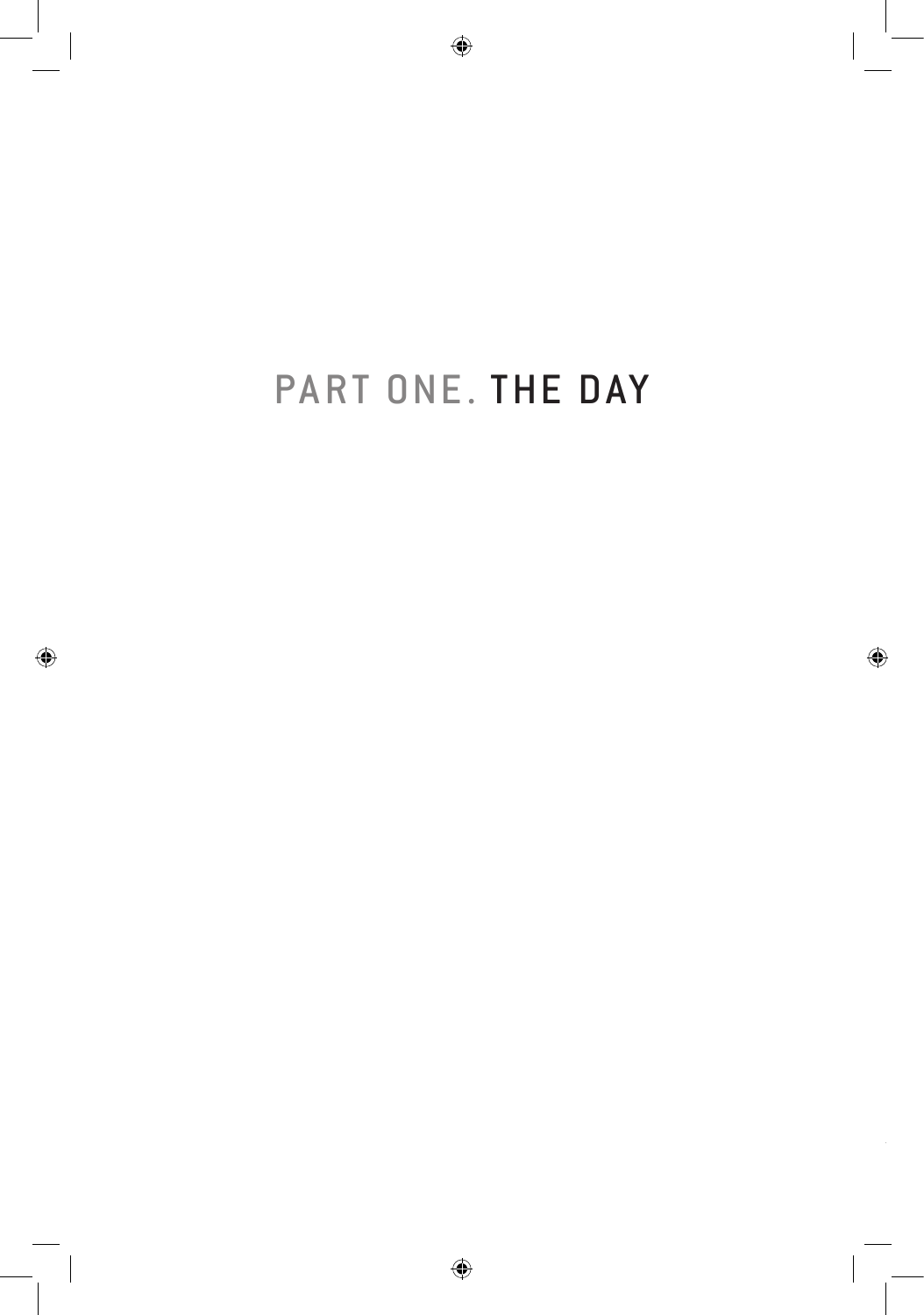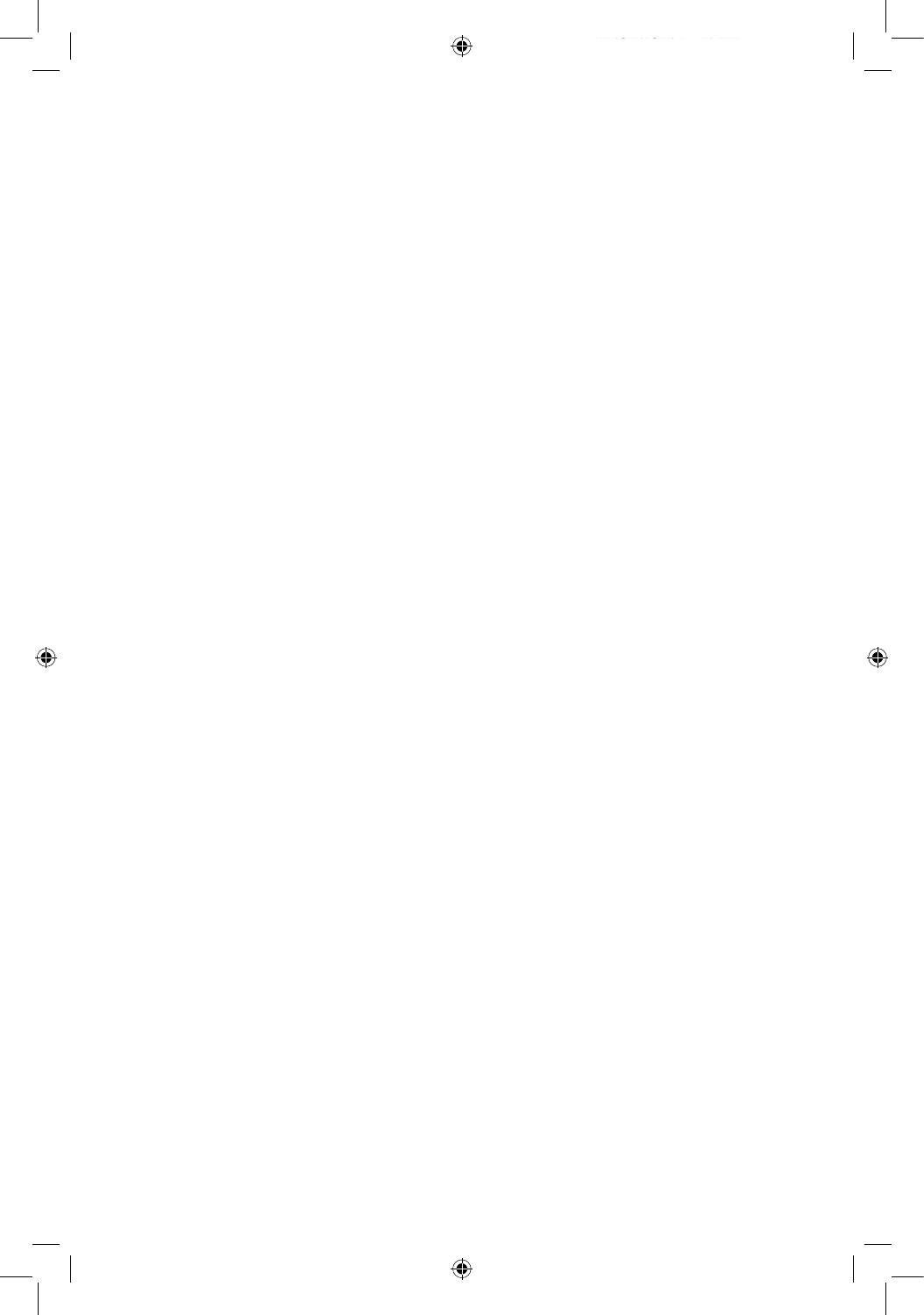**1.**

⊕

# THE HIDDEN PATTERN OF EVERYDAY LIFE

What men daily do, not knowing what they do!

—William Shakespeare, *Much Ado About Nothing*

 $\frac{1}{2}$ f you want to measure the world's emotional state, to find a mood ring large enough to encircle the globe, you could do worse than Twitter. Nearly one billion human beings have accounts, and they post roughly 6,000 tweets every second.<sup>1</sup> The sheer volume of these minimessages—what people say and how they say it—has produced an ocean of data that social scientists can swim through to understand human behavior.

⊕

⊕

A few years ago, two Cornell University sociologists, Michael Macy and Scott Golder, studied more than 500 million tweets that 2.4 million users in eighty-four countries posted over a two-year period. They hoped to use this trove to measure people's emotions in particular, how "positive affect" (emotions such as enthusiasm, confidence, and alertness) and "negative affect" (emotions such as anger, lethargy, and guilt) varied over time. The researchers didn't read those half a billion tweets one by one, of course. Instead, they fed the posts into a powerful and widely used computerized text-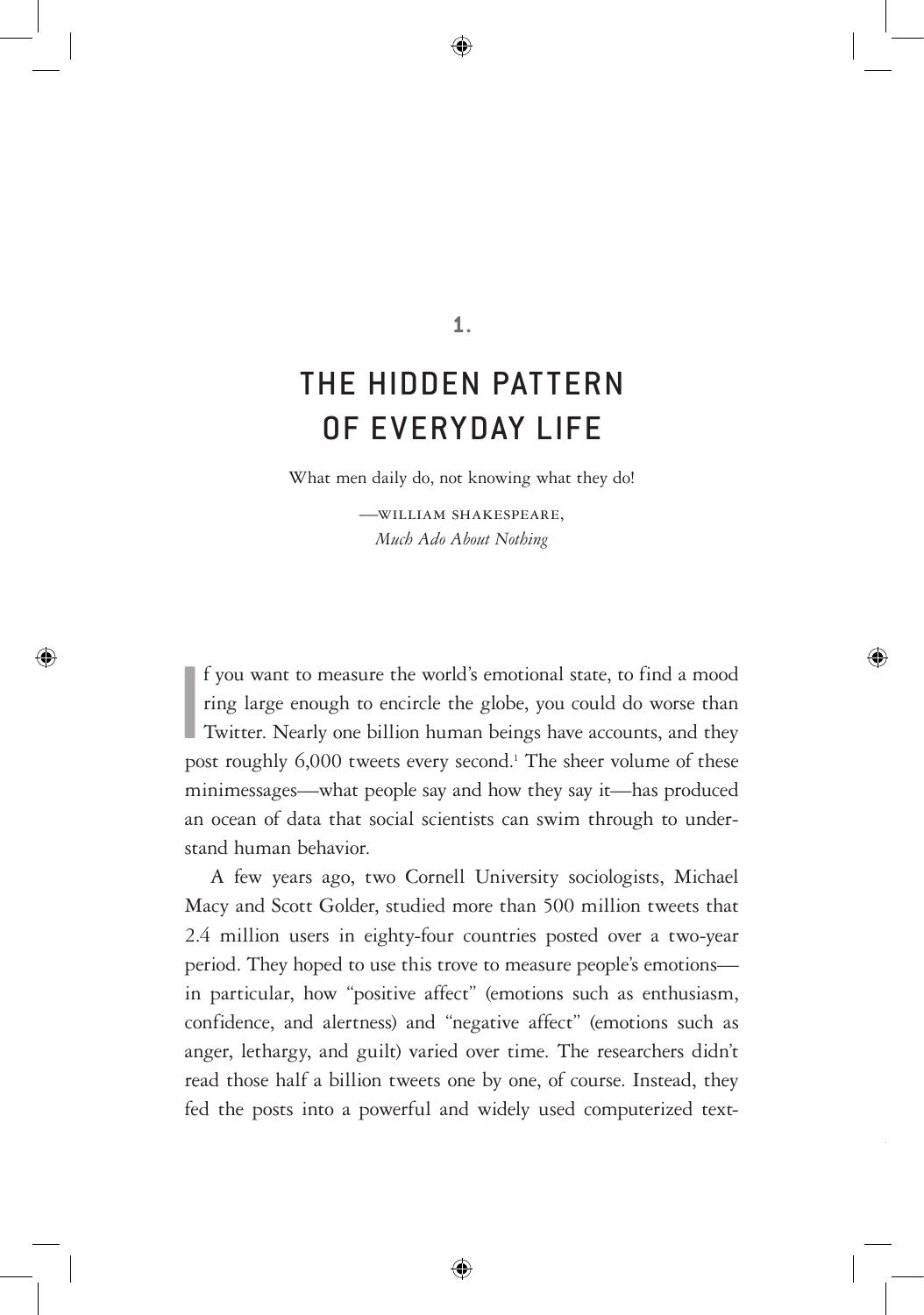⊕

analysis program called LIWC (Linguistic Inquiry and Word Count) that evaluated each word for the emotion it conveyed.

What Macy and Golder found, and published in the eminent journal *Science*, was a remarkably consistent pattern across people's waking hours. Positive affect—language revealing that tweeters felt active, engaged, and hopeful—generally rose in the morning, plummeted in the afternoon, and climbed back up again in the early evening. Whether a tweeter was North American or Asian, Muslim or atheist, black or white or brown, didn't matter. "The temporal affective pattern is similarly shaped across disparate cultures and geographic locations," they write. Nor did it matter whether people were tweeting on a Monday or a Thursday. Each weekday was basically the same. Weekend results differed slightly. Positive affect was generally a bit higher on Saturdays and Sundays—and the morning peak began about two hours later than on weekdays—but the overall shape stayed the same.<sup>2</sup> Whether measured in a large, diverse country like the United States or a smaller, more homogenous country like the United Arab Emirates, the daily pattern remained weirdly similar. It looked like this:

⊕

⊕

![](_page_3_Figure_3.jpeg)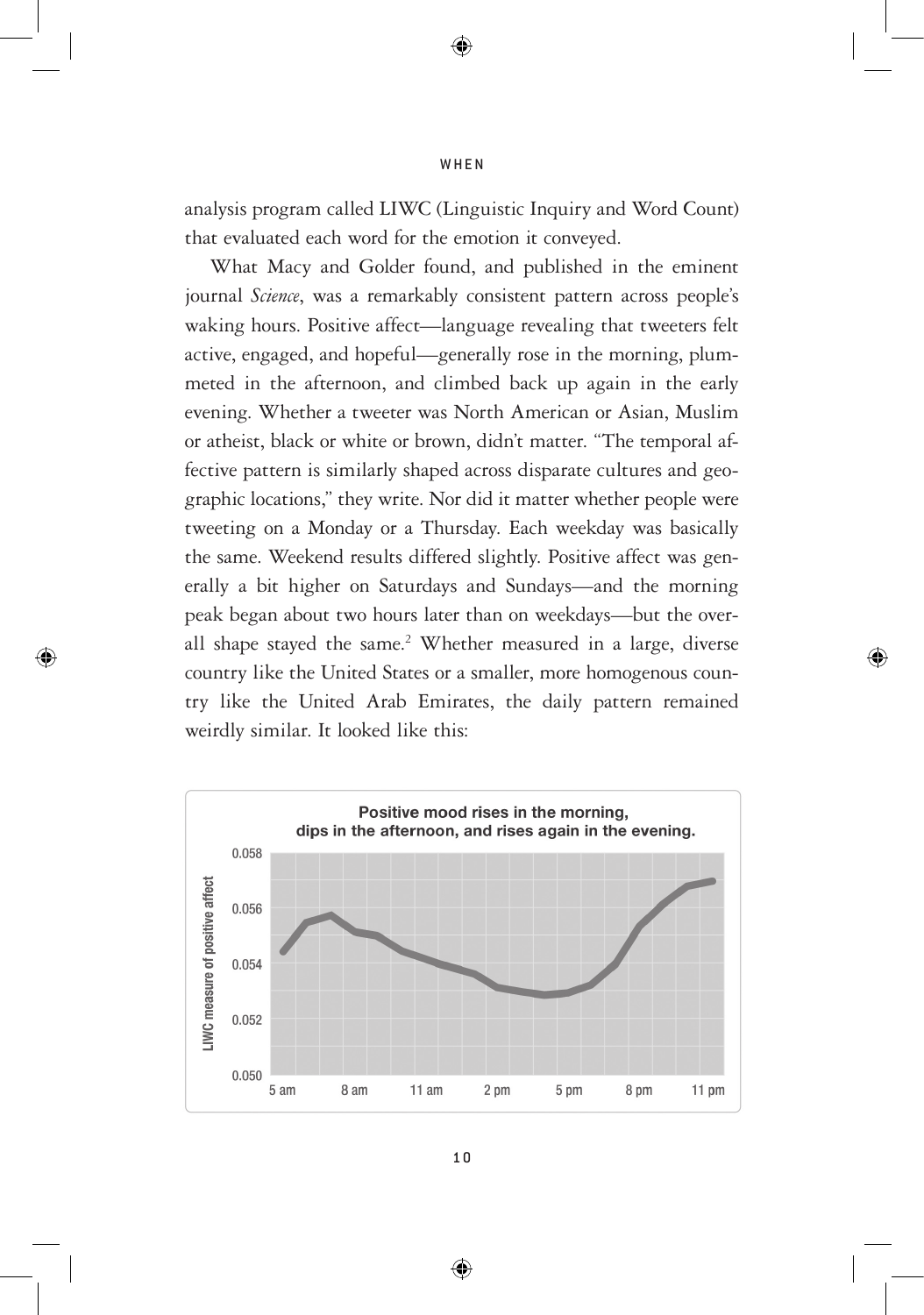⊕

Across continents and time zones, as predictable as the ocean tides, was the same daily oscillation—a peak, a trough, and a rebound. Beneath the surface of our everyday life is a hidden pattern: crucial, unexpected, and revealing.

Inderstanding this pattern—where it comes from and what it means—begins with a potted plant, a *Mimosa pudica*, to be exact, that perched on the windowsill of an office in eighteenth-century France. Both the office and the plant belonged to Jean-Jacques d'Ortous de Mairan, a prominent astronomer of his time. Early one summer evening in 1729, de Mairan sat at his desk doing what both eighteenth-century French astronomers and twenty-first-century American writers do when they have serious work to complete: He was staring out the window. As twilight approached, de Mairan noticed that the leaves of the plant sitting on his windowsill had closed up. Earlier in the day, when sunlight streamed through the window, the leaves were spread open. This pattern—leaves unfurled during the sunny morning and furled as darkness loomed—spurred questions. How did the plant sense its surroundings? And what would happen if that pattern of light and dark was disrupted?

⊕

⊕

So in what would become an act of historically productive procrastination, de Mairan removed the plant from the windowsill, stuck it in a cabinet, and shut the door to seal off light. The following morning, he opened the cabinet to check on the plant and—*mon Dieu!*—the leaves had unfurled despite being in complete darkness. He continued his investigation for a few more weeks, draping black curtains over his windows to prevent even a sliver of light from penetrating the office. The pattern remained. The *Mimosa pudica*'s leaves opened in the morning, closed in the evening. The plant wasn't reacting to external light. It was abiding by its own internal clock.3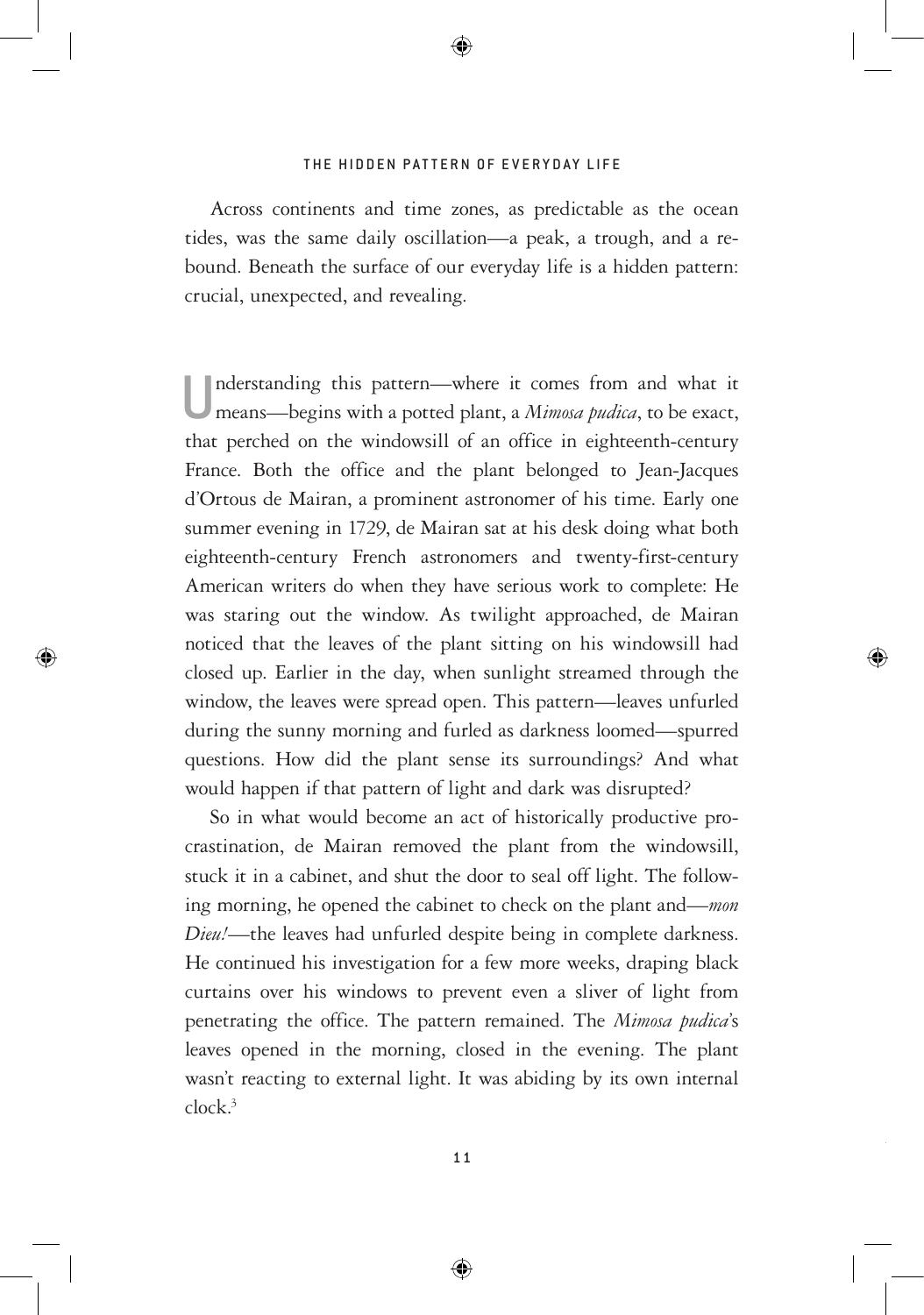⊕

Since de Mairan's discovery nearly three centuries ago, scientists have established that nearly all living things—from single-cell organisms that lurk in ponds to multicellular organisms that drive minivans—have biological clocks. These internal timekeepers play an essential role in proper functioning. They govern a collection of what are called circadian rhythms (from the Latin *circa* [around] and *diem* [day]) that set the daily backbeat of every creature's life. (Indeed, from de Mairan's potted plant eventually bloomed an entirely new science of biological rhythms known as chronobiology.)

For you and me, the biological Big Ben is the suprachiasmatic nucleus, or SCN, a cluster of some 20,000 cells the size of a grain of rice in the hypothalamus, which sits in the lower center of the brain. The SCN controls the rise and fall of our body temperature, regulates our hormones, and helps us fall asleep at night and awaken in the morning. The SCN's daily timer runs a bit longer than it takes for the Earth to make one full rotation—about twenty-four hours and eleven minutes.<sup>4</sup> So our built-in clock uses social cues (office schedules and bus timetables) and environmental signals (sunrise and sunset) to make small adjustments that bring the internal and external cycles more or less in synch, a process called "entrainment."

⊕

⊕

The result is that, like the plant on de Mairan's windowsill, human beings metaphorically "open" and "close" at regular times during each day. The patterns aren't identical for every person—just as my blood pressure and pulse aren't exactly the same as yours or even the same as mine were twenty years ago or will be twenty years hence. But the broad contours are strikingly similar. And where they're not, they differ in predictable ways.

Chronobiologists and other researchers began by examining physiological functions such as melatonin production and metabolic response, but the work has now widened to include emotions and behavior. Their research is unlocking some surprising time-based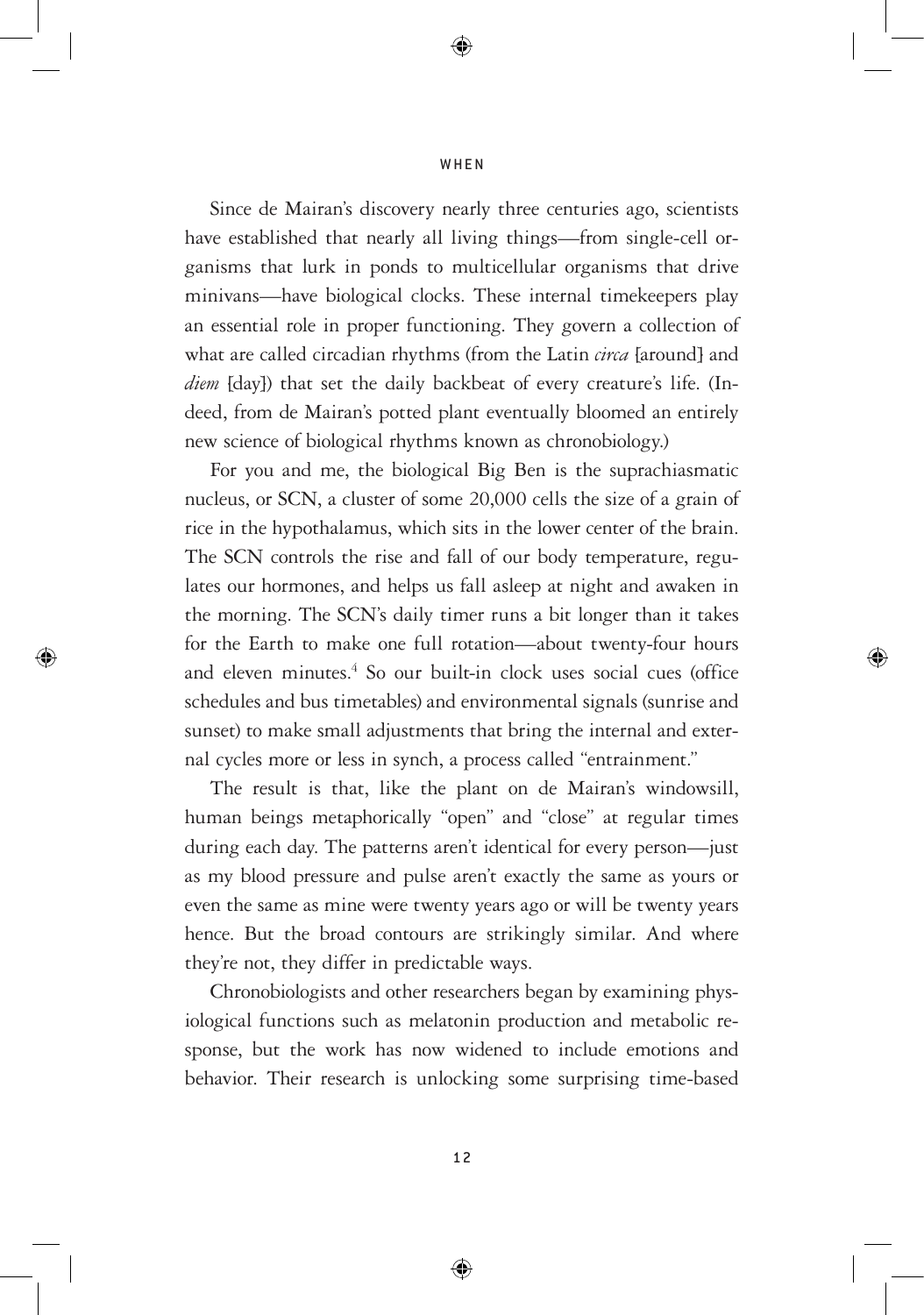⊕

patterns in how we feel and how we perform—which, in turn, yields guidance on how we can configure our own daily lives.

# MOOD SWINGS AND STOCK SWINGS

⊕

For all their volume, hundreds of millions of tweets cannot provide a perfect window into our daily souls. While other studies using Twitter to measure mood have found much the same patterns that Macy and Golder discovered, both the medium and the methodology have limits.<sup>5</sup> People often use social media to present an ideal face to the world that might mask their true, and perhaps less ideal, emotions. In addition, the industrial-strength analytic tools necessary to interpret so much data can't always detect irony, sarcasm, and other subtle human tricks.

Fortunately, behavioral scientists have other methods to understand what we are thinking and feeling, and one is especially good for charting hour-to-hour changes in how we feel. It's called the Day Reconstruction Method (DRM), the creation of a quintet of researchers that included Daniel Kahneman, winner of the Nobel Prize in Economics, and Alan Krueger, who served as chairman of the White House Council of Economic Advisers under Barack Obama. With the DRM, participants reconstruct the previous day—chronicling everything they did and how they felt while doing it. DRM research, for instance, has shown that during any given day people typically are least happy while commuting and most happy while canoodling.<sup>6</sup>

⊕

In 2006, Kahneman, Krueger, and crew enlisted the DRM to measure "a quality of affect that is often overlooked: its rhythmicity over the course of a day." They asked more than nine hundred American women—a mix of races, ages, household incomes, and education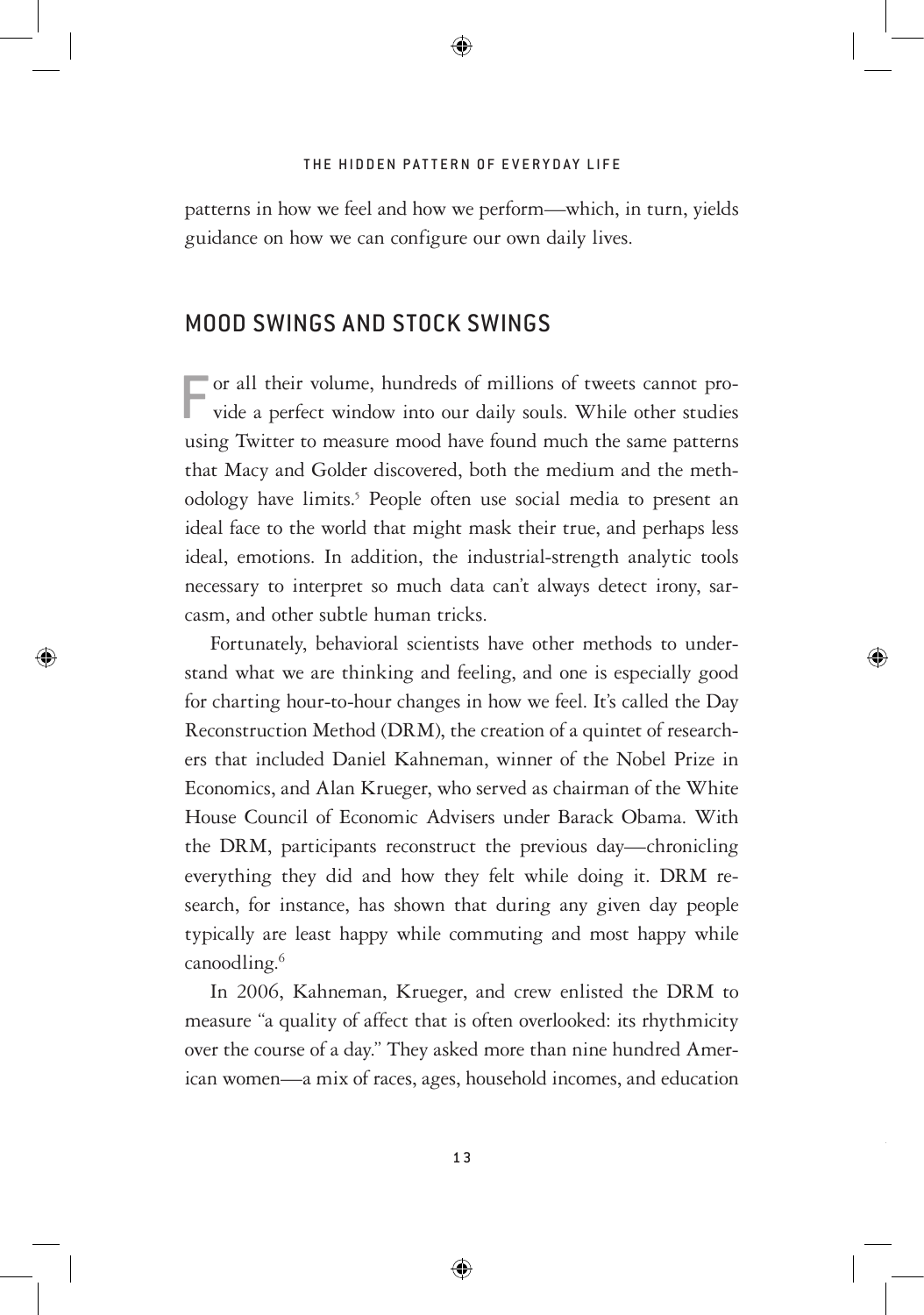⊕

levels—to think about the previous "day as a continuous series of scenes or episodes in a film," each one lasting between about fifteen minutes and two hours. The women then described what they were doing during each episode and chose from a list of twelve adjectives (happy, frustrated, enjoying myself, annoyed, and so on) to characterize their emotions during that time.

When the researchers crunched the numbers, they found a "consistent and strong bimodal pattern"—twin peaks—during the day. The women's positive affect climbed in the morning hours until it reached an "optimal emotional point" around midday. Then their good mood quickly plummeted and stayed low throughout the afternoon only to rise again in the early evening.<sup>7</sup>

Here, for example, are charts for three positive emotions—happy, warm, and enjoying myself. (The vertical axis represents the participants' measure of their mood, with higher numbers being more positive and lower numbers less positive. The horizontal axis shows the time of day, from 7 a.m. to 9 p.m.)

⊕

⊕

![](_page_7_Figure_4.jpeg)

1 4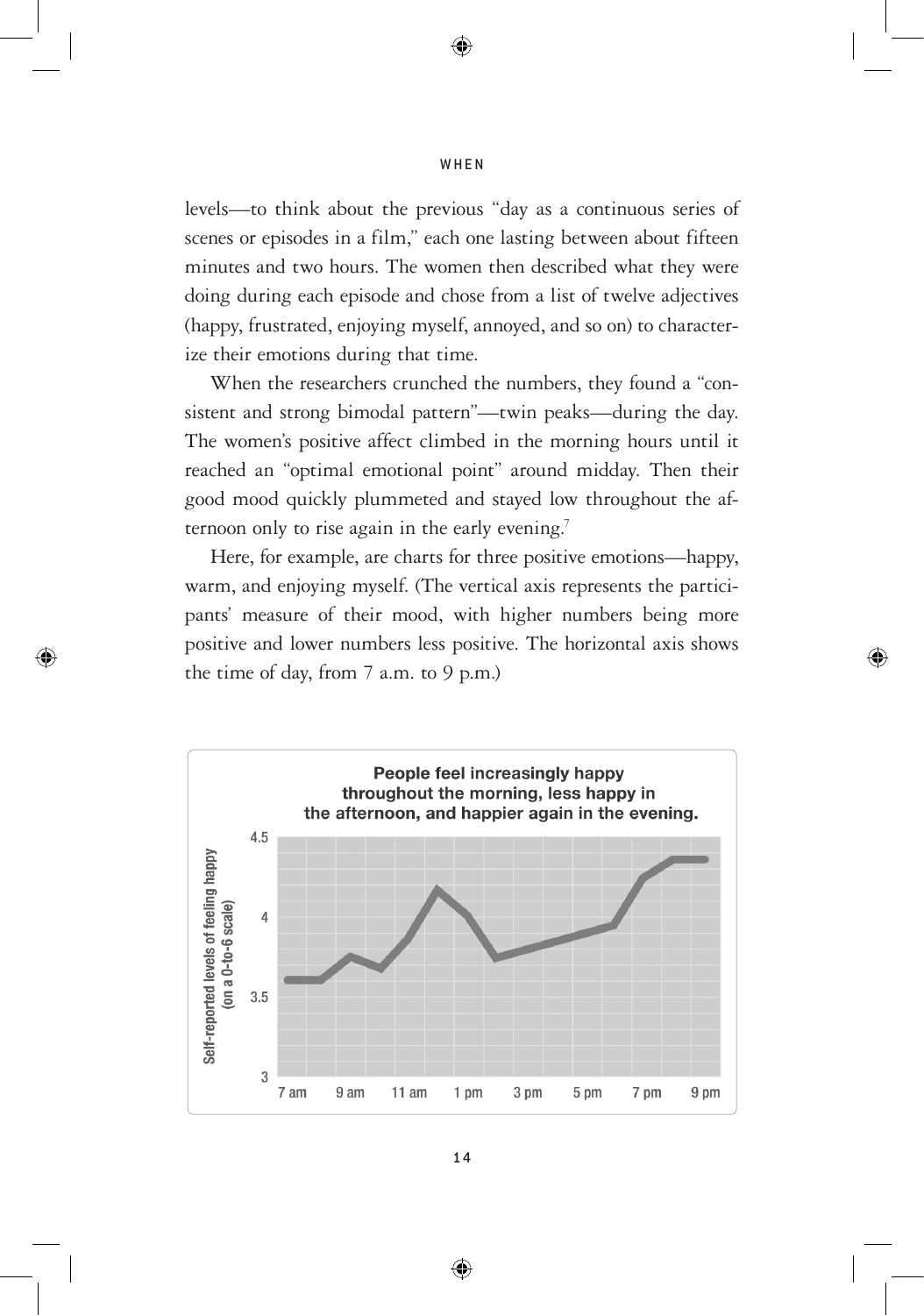⊕

![](_page_8_Figure_1.jpeg)

![](_page_8_Figure_2.jpeg)

⊕

 $\bigoplus$ 

The three charts are obviously not identical, but they all share the same essential shape. What's more, that shape—and the cycle of the day it represents—looks a lot like the one on page 10. An early spike, a big drop, and a subsequent recovery.

 $\bigoplus$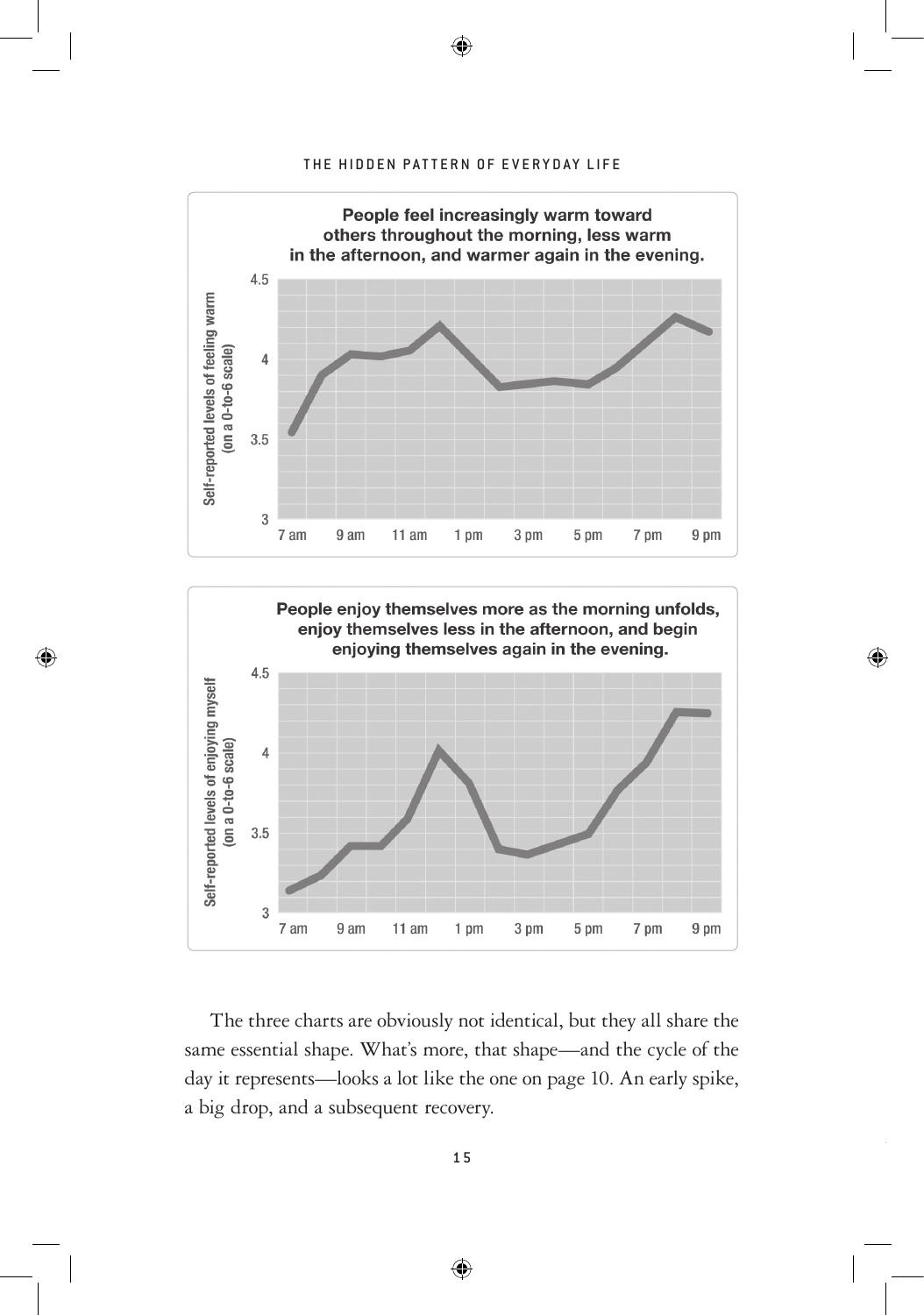⊕

On a matter as elusive as human emotion, no study or methodology is definitive. This DRM looked only at women. In addition, *what* and *when* can be difficult to untangle. One reason "enjoying myself" is high at noon and low at 5 p.m. is that we tend to dig socializing (which people do around lunchtime) and detest battling traffic (which people often do in the early evening). Yet the pattern is so regular, and has been replicated so many times, that it's difficult to ignore.

So far I've described only what DRM researchers found about positive affect. The ups and downs of *negative* emotions—feeling frustrated, worried, or hassled—were not as pronounced, but they typically showed a reverse pattern, rising in the afternoon and sinking as the day drew to a close. But when the researchers combined the two emotions, the effect was especially stark. The following graph depicts what you might think of as "net good mood." It takes the hourly ratings for happiness and subtracts the ratings for frustration.

↔

![](_page_9_Figure_3.jpeg)

Once again, a peak, a trough, and a rebound.

 $\bigoplus$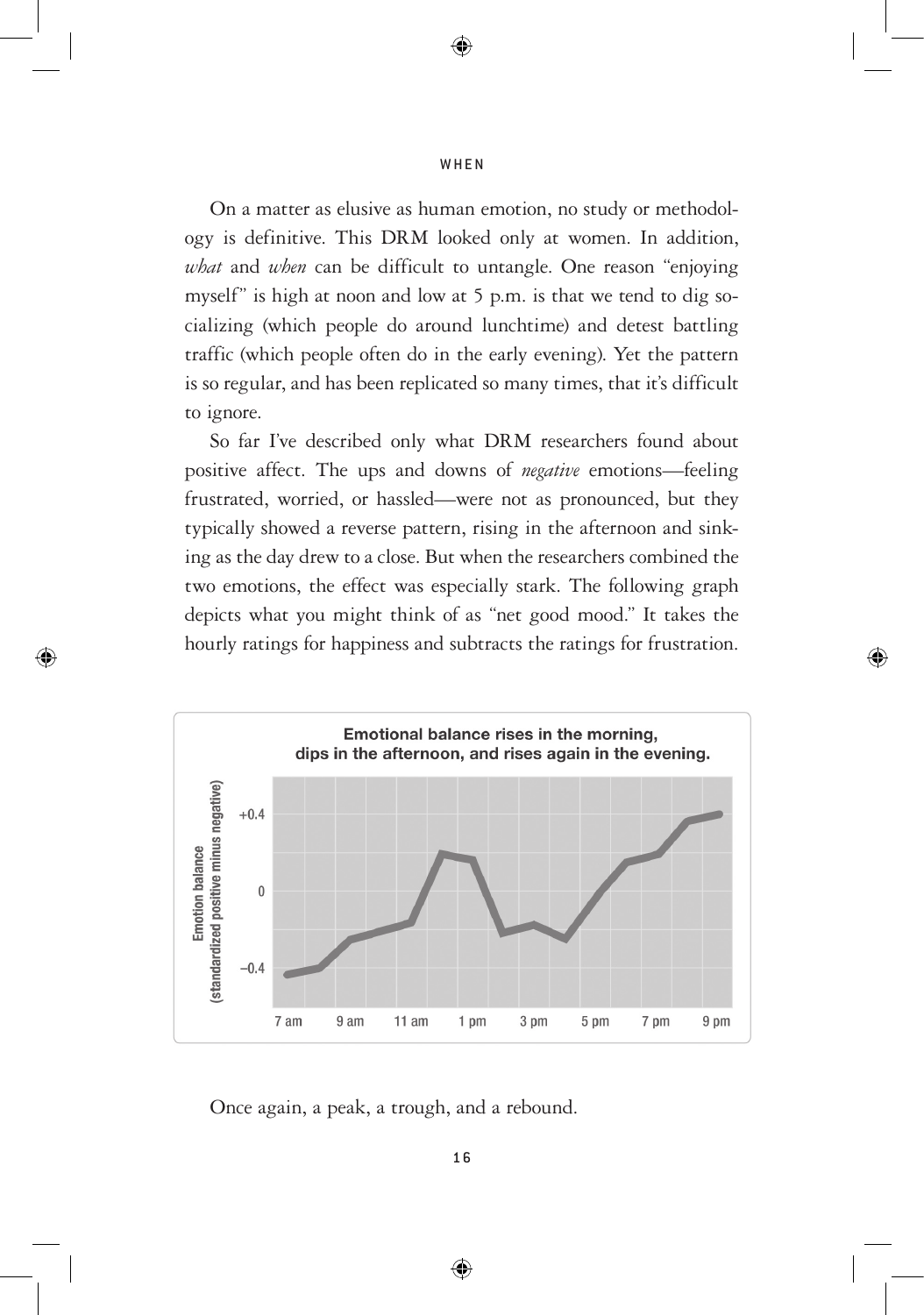⊕

oods are an internal state, but they have an external impact. Try as we might to conceal our emotions, they inevitably leak—and that shapes how others respond to our words and actions.

Which leads us inexorably to canned soup.

⊕

If you've ever prepared a bowl of cream of tomato soup for lunch, Doug Conant might be the reason why. From 2001 to 2011, Conant was the CEO of Campbell Soup Company, the iconic brand with those iconic cans. During his tenure, Conant helped to revitalize the company and return it to steady growth. Like all CEOs, Conant juggled multiple duties. But one he handled with particular calm and aplomb is the rite of corporate life known as the quarterly earnings call.

Every three months, Conant and two or three lieutenants (usually the company's chief financial officer, controller, and head of investor relations) would walk into a boardroom in Campbell's Camden, New Jersey, headquarters. Each person would take a seat along one of the sides of a long rectangular table. At the center of the table sat a speakerphone, the staging ground for a one-hour conference call. At the other end of the speakerphone were one hundred or so investors, journalists, and, most important, stock analysts, whose job is to assess a company's strengths and weaknesses. In the first half hour, Conant would report on Campbell's revenue, expenses, and earnings the previous quarter. In the second half hour, the executives would answer questions posed by analysts, who would probe for clues about the company's performance.

⊕

At Campbell Soup and all public companies, the stakes are high for earnings calls. How analysts react—did the CEO's comments leave them bullish or bearish about the company's prospects?—can send a stock soaring or sinking. "You have to thread the needle," Conant told me. "You have to be responsible and unbiased, and report the facts. But you also have a chance to champion the company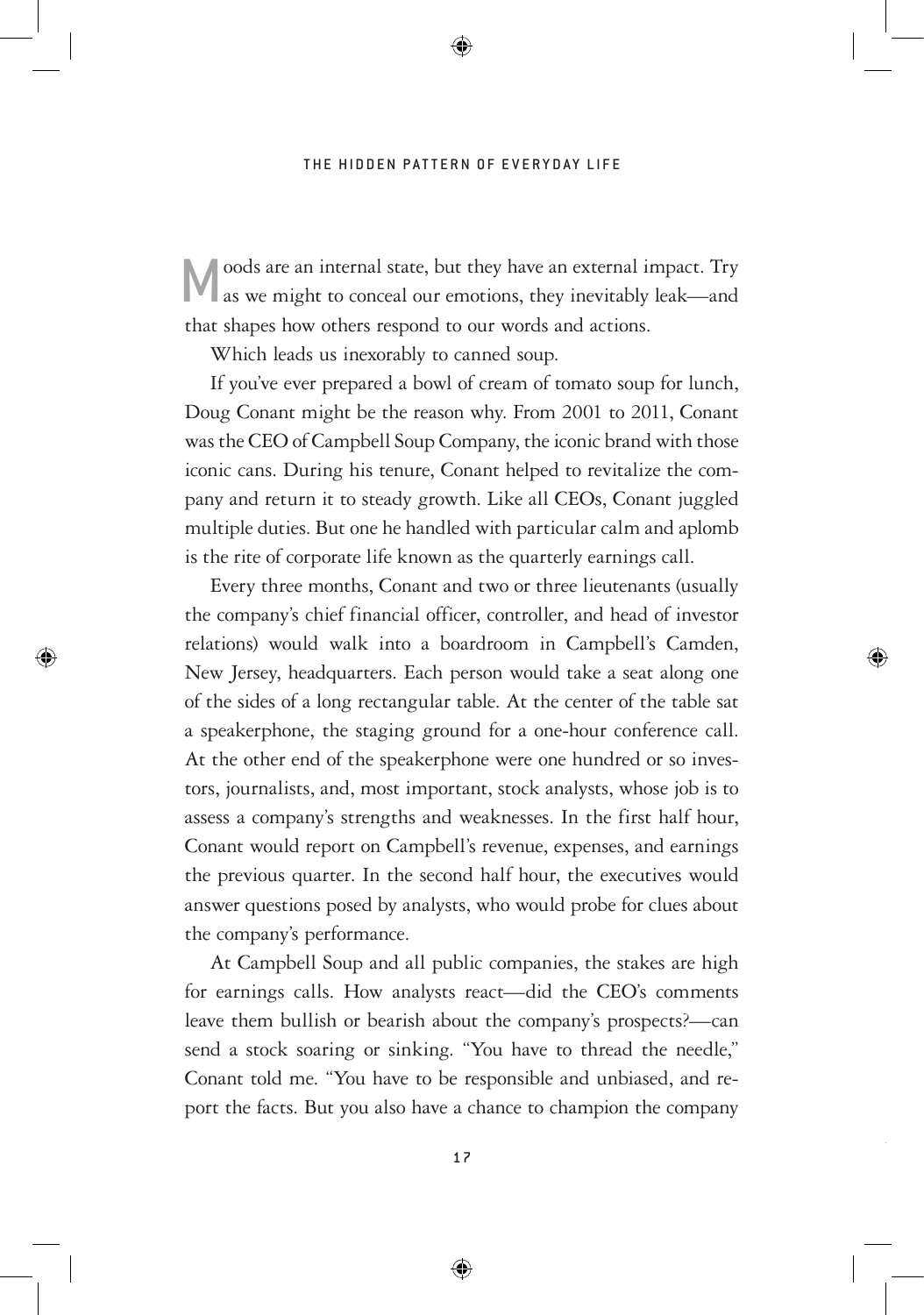and set the record straight." Conant says his goal was always to "take uncertainty out of an uncertain marketplace. For me, these calls introduced a sense of rhythmic certainty into my relationships with investors."

CEOs are human beings, of course, and therefore presumably subject to the same daily changes in mood as the rest of us. But CEOs are also a stalwart lot. They're tough-minded and strategic. They know that millions of dollars ride on every syllable they utter in these calls, so they arrive at these encounters poised and prepared. Surely it couldn't make any difference—to the CEO's performance or the company's fortunes—*when* these calls occur?

Three American business school professors decided to find out. In a first-of-its-kind study, they analyzed more than 26,000 earnings calls from more than 2,100 public companies over six and a half years using linguistic algorithms similar to the ones employed in the Twitter study. They examined whether the time of day influenced the emotional tenor of these critical conversations—and, as a consequence, perhaps even the price of the company's stock.

⊕

⊕

Calls held first thing in the morning turned out to be reasonably upbeat and positive. But as the day progressed, the "tone grew more negative and less resolute." Around lunchtime, mood rebounded slightly, probably because call participants recharged their mental and emotional batteries, the professors conjectured. But in the afternoon, negativity deepened again, with mood recovering only after the market's closing bell. Moreover, this pattern held "even after controlling for factors such as industry norms, financial distress, growth opportunities, and the news that companies were reporting."8 In other words, even when the researchers factored in economic news (a slowdown in China that hindered a company's exports) or firm fundamentals (a company that reported abysmal quarterly earnings), afternoon calls "were more negative, irritable, and combative" than morning calls.<sup>9</sup>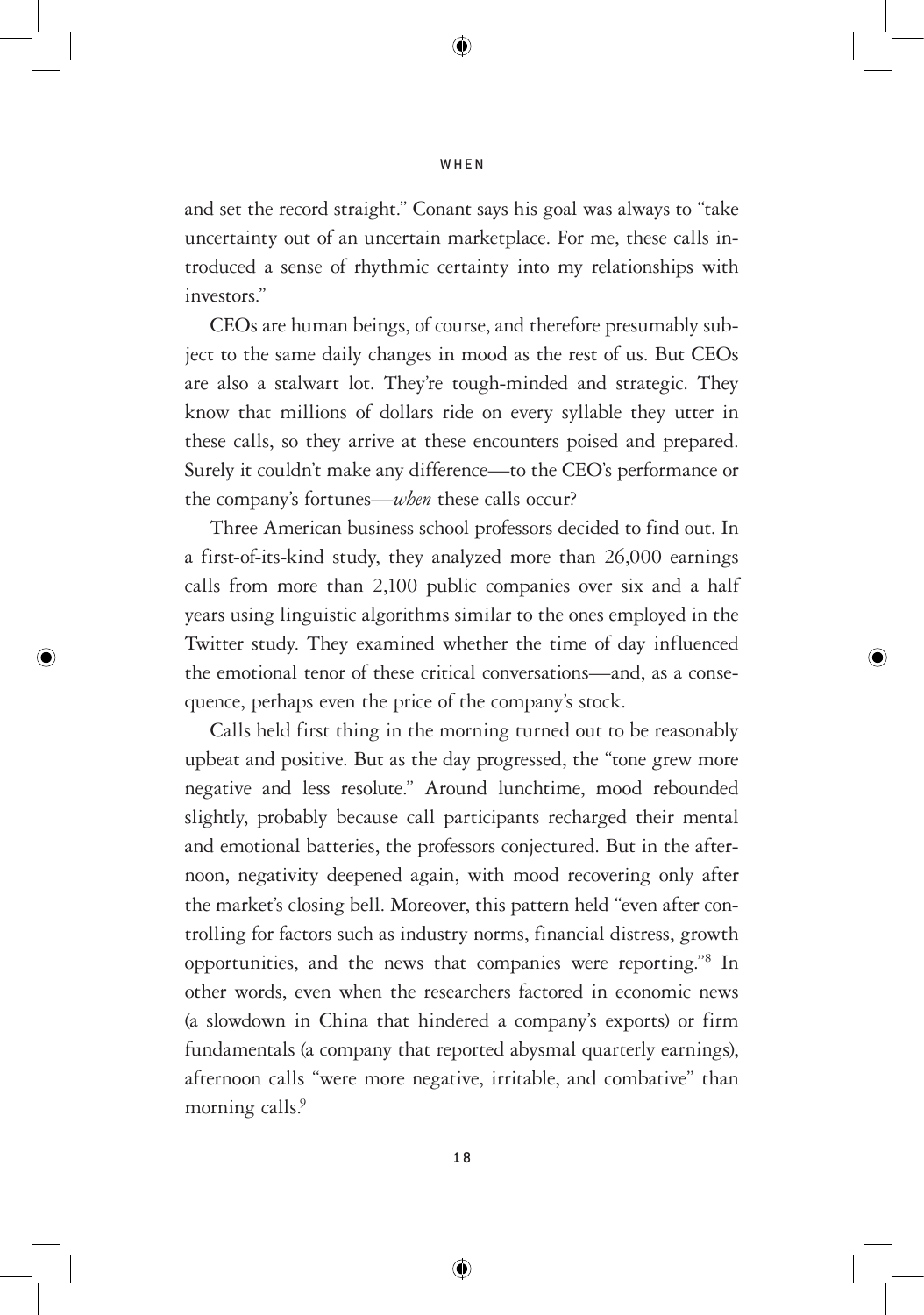⊕

Perhaps more important, especially for investors, the time of the call and the subsequent mood it engendered influenced companies' stock prices. Shares declined in response to negative tone—again, even after adjusting for actual good news or bad news—"leading to temporary stock mispricing for firms hosting earnings calls later in the day."

While the share prices eventually righted themselves, these results are remarkable. As the researchers note, "call participants represent the near embodiment of the idealized *homo economicus*." Both the analysts and the executives know the stakes. It's not merely the people on the call who are listening. It's the entire market. The wrong word, a clumsy answer, or an unconvincing response can send a stock's price spiraling downward, imperiling the company's prospects and the executives' paychecks. These hardheaded businesspeople have every incentive to act rationally, and I'm sure they believe they do. But economic rationality is no match for a biological clock forged during a few million years of evolution. Even "sophisticated economic agents acting in real and highly incentivized settings are influenced by diurnal rhythms in the performance of their professional duties."10

⊕

⊕

These findings have wide implications, say the researchers. The results "are indicative of a much more pervasive phenomenon of diurnal rhythms influencing corporate communications, decisionmaking and performance across all employee ranks and business enterprises throughout the economy." So stark were the results that the authors do something rare in academic papers: They offer specific, practical advice.

"[A]n important takeaway from our study for corporate executives is that communications with investors, and probably other critical managerial decisions and negotiations, should be conducted earlier in the day."11

Should the rest of us heed this counsel? (Campbell, as it happens, typically held its earnings calls in the morning.) Our moods cycle in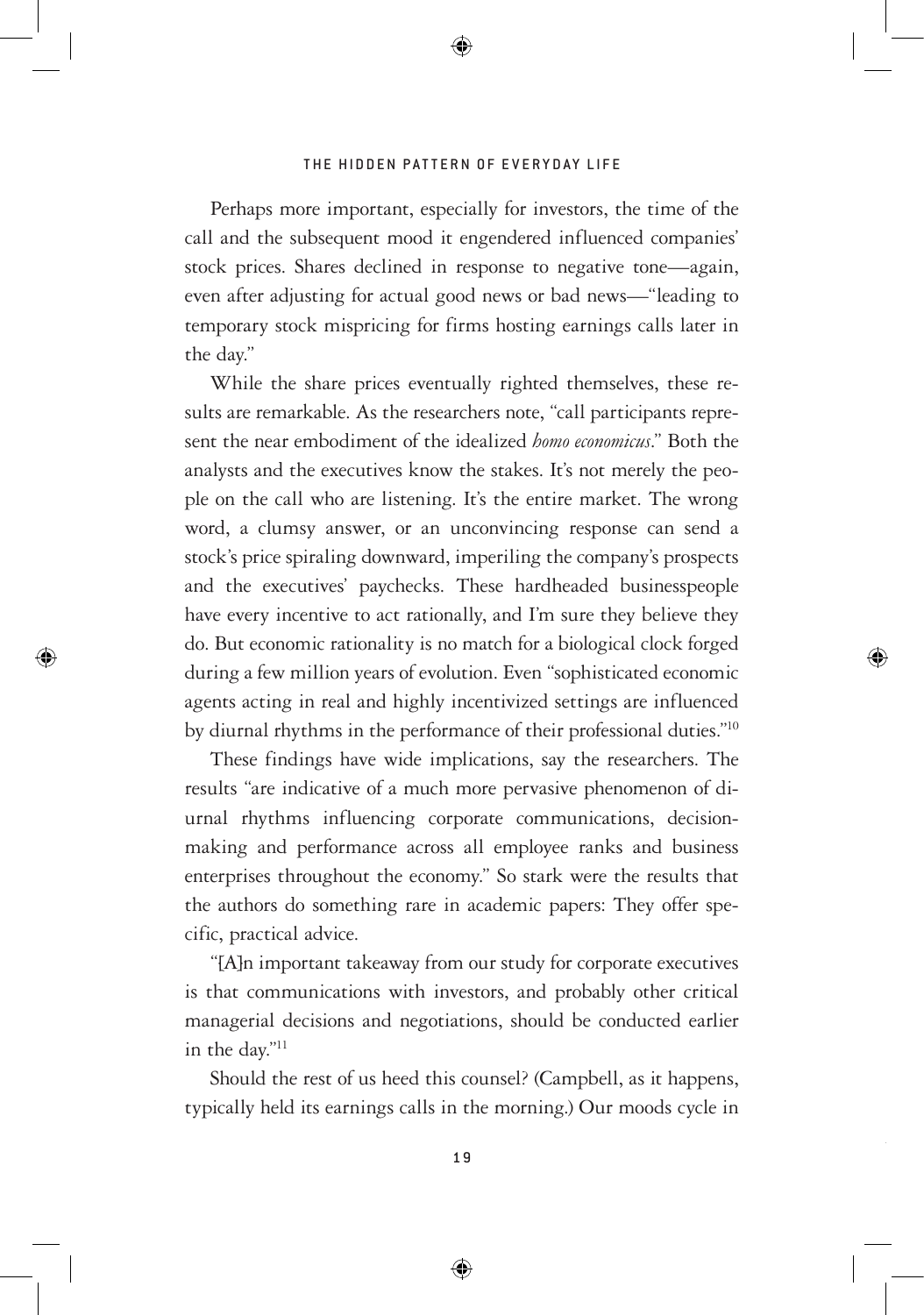⊕

a regular pattern—and, almost invisibly, that affects how corporate executives do their job. So should those of us who haven't ascended to the C-suite also frontload our days and tackle our important work in the morning?

The answer is yes. And no.

# VIGILANCE, INHIBITION, AND THE DAILY SECRET TO HIGH PERFORMANCE

eet Linda. She's thirty-one years old, single, outspoken, and very bright. In college, Linda majored in philosophy. As a student, she was deeply concerned with issues of discrimination and social justice, and participated in antinuclear demonstrations.

Before I tell you more about Linda, let me ask you a question about her. Which is more likely?

⊕

a. Linda is a bank teller.

⊕

b. Linda is a bank teller and is active in the feminist movement.

Faced with this question, most people answer (b). It makes intuitive sense, right? A justice-seeking, antinuke philosophy major? That sure sounds like someone who would be an active feminist. But (a) is—and must be—the correct response. The answer isn't a matter of fact. Linda isn't real. Nor is it a matter of opinion. It's entirely a matter of logic. Bank tellers who are also feminists—just like bank tellers who yodel or despise cilantro—are *a subset* of all bank tellers, and subsets can never be larger than the full set they're a part of.\* In 1983

<sup>\*</sup> We can also explain this with some simple math. Suppose there's a 2 percent chance (.02) that Linda is a bank teller. If there's even a whopping 99 percent chance (.99) that she's a feminist, the probability of her being both a bank teller and a feminist is .0198 (.02 x .99)—which is less than 2 percent.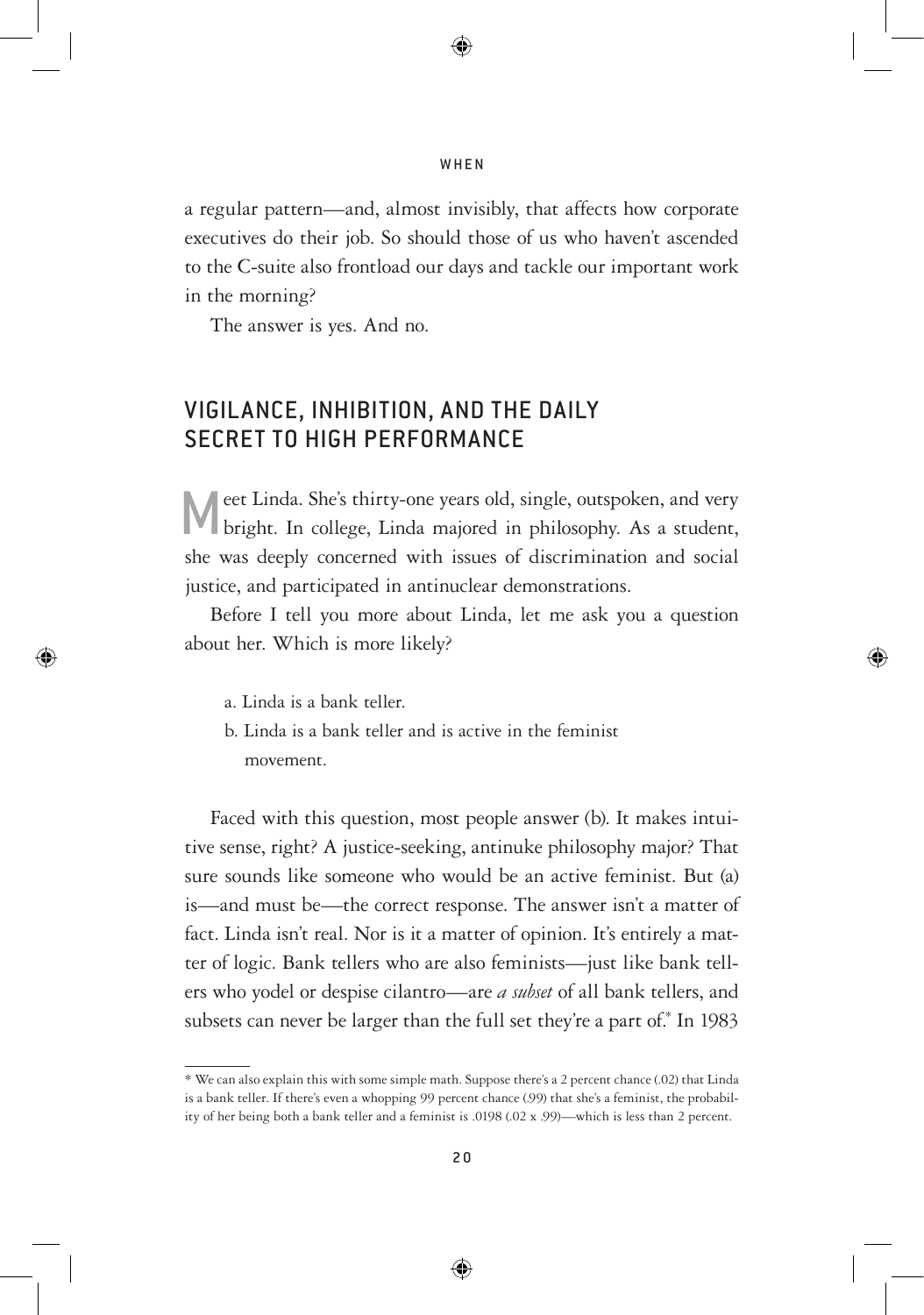⊕

Daniel Kahneman, he of Nobel Prize and DRM fame, and his late collaborator, Amos Tversky, introduced the Linda problem to illustrate what's called the "conjunction fallacy," one of the many ways our reasoning goes awry.<sup>12</sup>

When researchers have posed the Linda problem at different times of day—for instance, at 9 a.m. and 8 p.m. in one well-known experiment—timing often predicted whether participants arrived at the correct answer or slipped on a cognitive banana peel. People were much more likely to get it right earlier in the day than later. There was one intriguing and important exception to the findings (which I'll discuss soon). But as with executives on earnings calls, performance was generally strong in the beginning of the day, then worsened as the hours ticked by.13

The same pattern held for stereotypes. Researchers asked other participants to assess the guilt of a fictitious criminal defendant. All the "jurors" read the same set of facts. But for half of them, the defendant's name was Robert Garner, and for the other half, it was Roberto Garcia. When people made their decisions in the morning, there was no difference in guilty verdicts between the two defendants. However, when they rendered their verdicts later in the day, they were much more likely to believe that Garcia was guilty and Garner was innocent. For this group of participants, mental keenness, as shown by rationally evaluating evidence, was greater early in the day. And mental squishiness, as evidenced by resorting to stereotypes, increased as the day wore on.<sup>14</sup>

⊕

⊕

Scientists began measuring the effect of time of day on brainpower more than a century ago, when pioneering German psychologist Hermann Ebbinghaus conducted experiments showing that people learned and remembered strings of nonsense syllables more effectively in the morning than at night. Since then, researchers have continued that investigation for a range of mental pursuits—and they've drawn three key conclusions.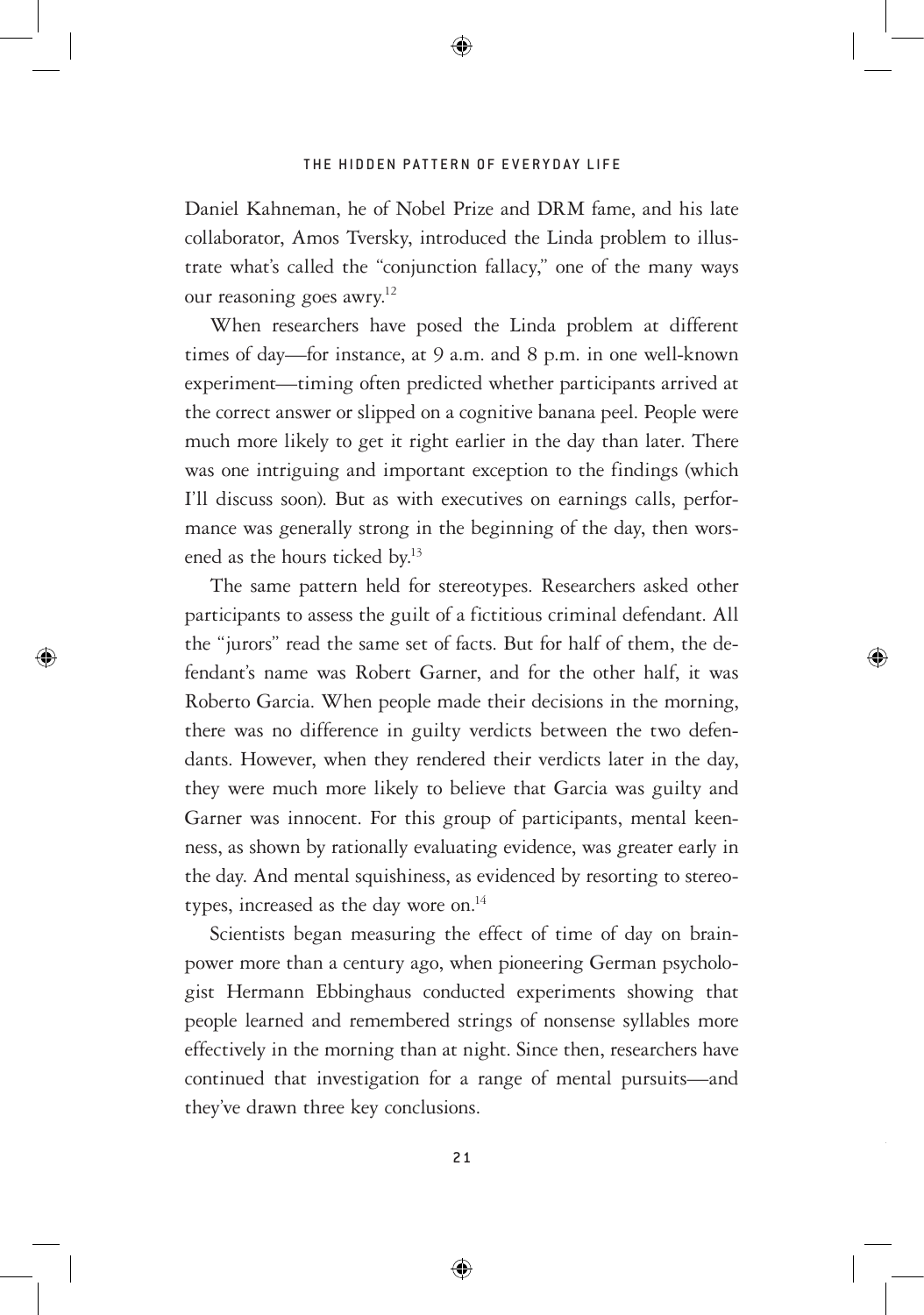⊕

First, our cognitive abilities do not remain static over the course of a day. During the sixteen or so hours we're awake, they change often in a regular, foreseeable manner. We are smarter, faster, dimmer, slower, more creative, and less creative in some parts of the day than others.

Second, these daily fluctuations are more extreme than we realize. "[T]he performance change between the daily high point and the daily low point can be equivalent to the effect on performance of drinking the legal limit of alcohol," according to Russell Foster, a neuroscientist and chronobiologist at the University of Oxford.15 Other research has shown that time-of-day effects can explain 20 percent of the variance in human performance on cognitive undertakings.16

Third, how we do depends on what we're doing. "Perhaps the main conclusion to be drawn from studies on the effects of time of day on performance," says British psychologist Simon Folkard, "is that the best time to perform a particular task depends on the nature of that task."

⊕

⊕

The Linda problem is an analytic task. It's tricky, to be sure. But it doesn't require any special creativity or acumen. It has a single correct answer—and you can reach it via logic. Ample evidence has shown that adults perform best on this sort of thinking during the mornings. When we wake up, our body temperature slowly rises. That rising temperature gradually boosts our energy level and alertness and that, in turn, enhances our executive functioning, our ability to concentrate, and our powers of deduction. For most of us, those sharpminded analytic capacities peak in the late morning or around noon.<sup>17</sup>

One reason is that early in the day our minds are more vigilant. In the Linda problem, the politically tinged material about Linda's college experiences is a distraction. It has no relevance in resolving the question itself. When our minds are in vigilant mode, as they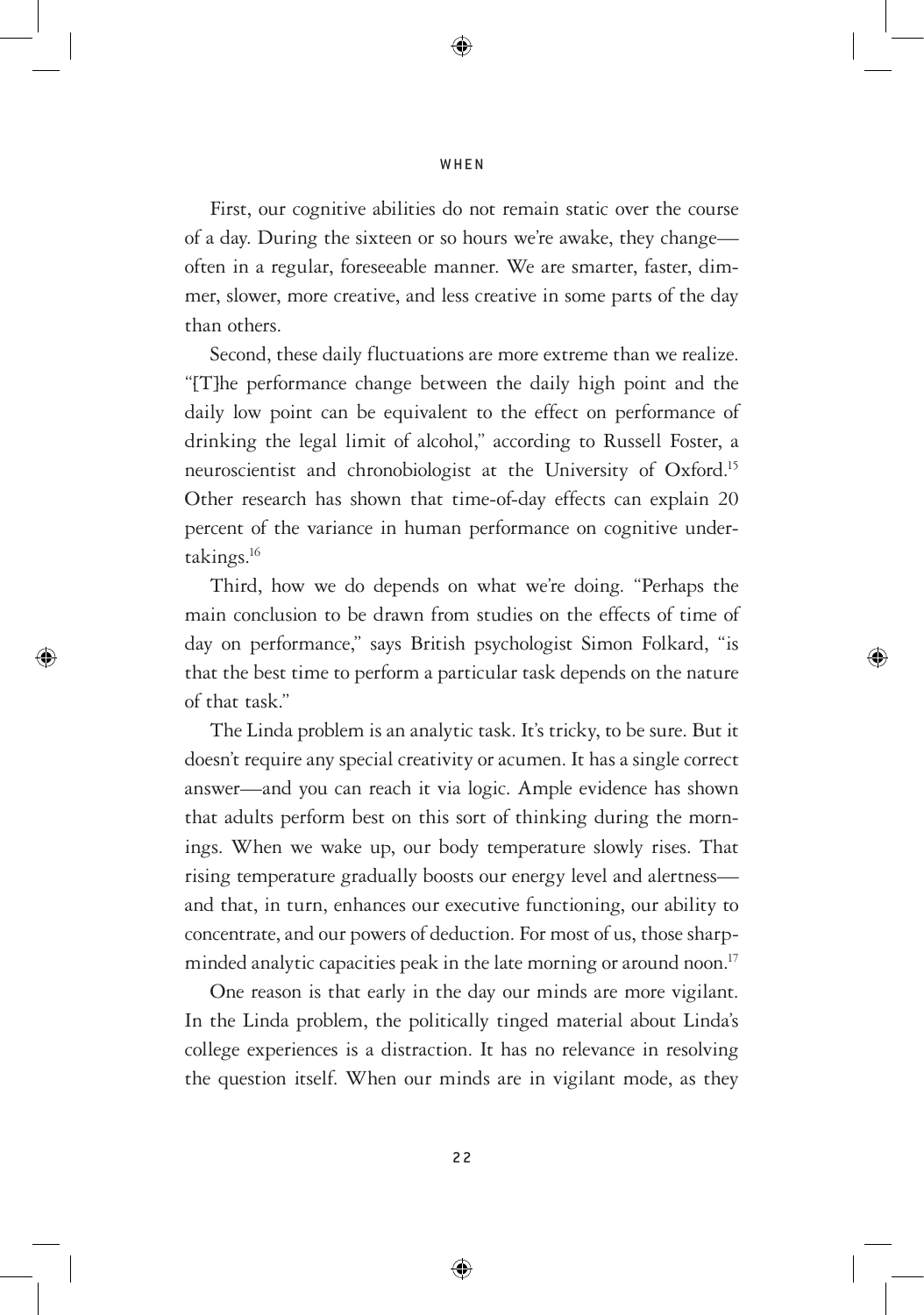⊕

tend to be in the mornings, we can keep such distractions outside our cerebral gates.

But vigilance has its limits. After standing watch hour after hour without a break, our mental guards grow tired. They sneak out back for a smoke or a pee break. And when they're gone, interlopers sloppy logic, dangerous stereotypes, irrelevant information—slip by. Alertness and energy levels, which climb in the morning and reach their apex around noon, tend to plummet during the afternoons.<sup>18</sup> And with that drop comes a corresponding fall in our ability to remain focused and constrain our inhibitions. Our powers of analysis, like leaves on certain plants, close up.

The effects can be significant but are often beneath our comprehension. For instance, students in Denmark, like students everywhere, endure a battery of yearly standardized tests to measure what they're learning and how schools are performing. Danish children take these tests on computers. But because every school has fewer personal computers than students, pupils can't all take the test at the same time. Consequently, the timing of the test depends on the vagaries of class schedules and the availability of desktop machines. Some students take these tests in the morning, others later in the day.

⊕

⊕

When Harvard's Francesca Gino and two Danish researchers looked at four years of test results for two million Danish schoolchildren and matched the scores to the time of day the students took the test, they found an interesting, if disturbing, correlation. Students scored higher in the mornings than in the afternoons. Indeed, for every hour later in the day the tests were administered, scores fell a little more. The effects of later-in-the-day testing were similar to having parents with slightly lower incomes or less education—or missing two weeks of a school year.<sup>19</sup> Timing wasn't everything. But it was a big thing.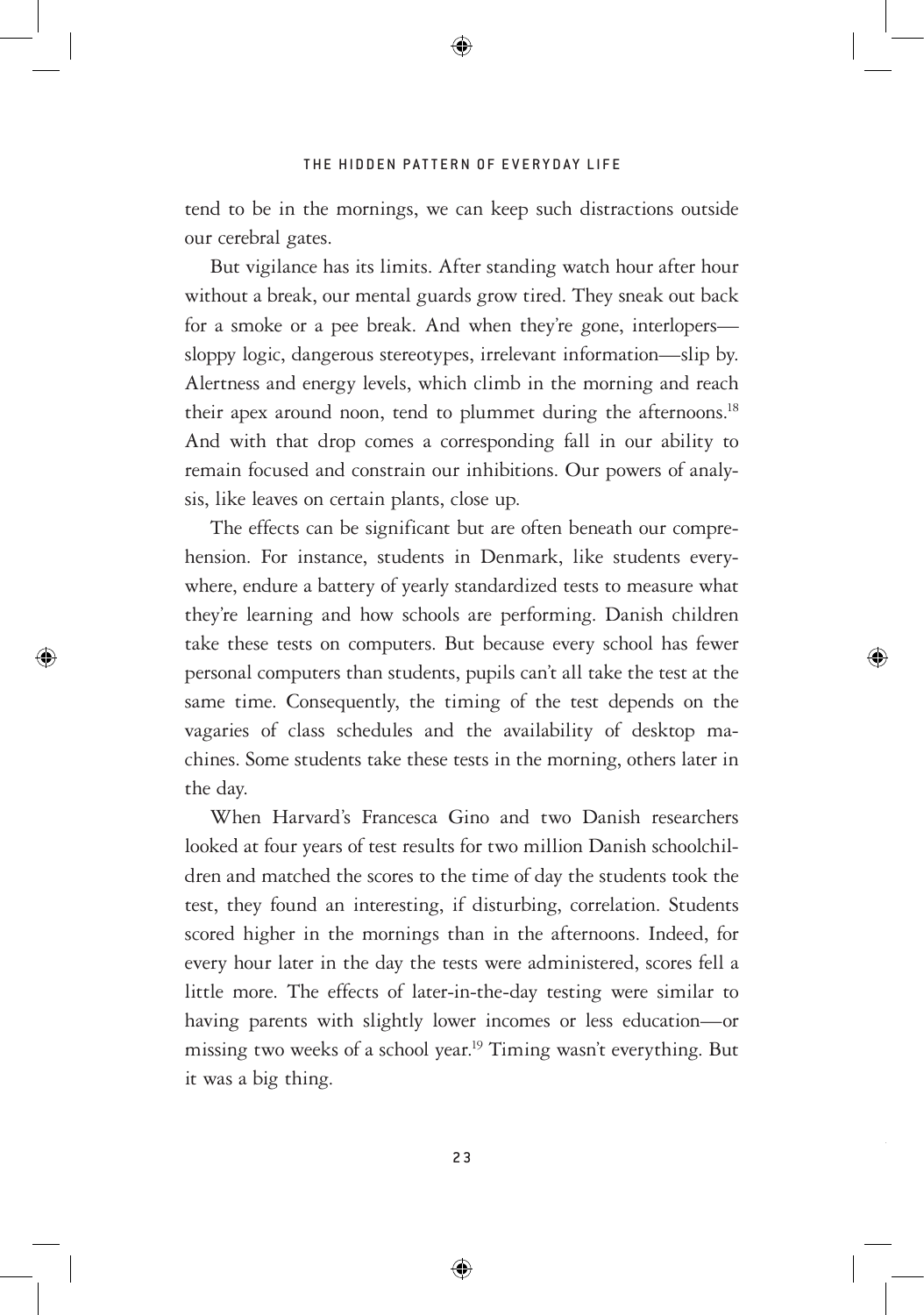⊕

The same appears to be true in the United States. Nolan Pope, an economist at the University of Chicago, looked at standardized test scores and classroom grades for nearly two million students in Los Angeles. Regardless of what time school actually started, "having math in the first two periods of the school day instead of the last two periods increases the math GPA of students" as well as their scores on California's statewide tests. While Pope says it isn't clear exactly why this is happening, "the results tend to show that students are more productive earlier in the school day, especially in math" and that schools could boost learning "with a simple rearrangement of when tasks are performed."<sup>20</sup>

But before you go rearranging your own work schedules to cram all the important stuff before lunchtime, beware. All brainwork is not the same. To illustrate that, here's another pop quiz.

*Ernesto is a dealer in antique coins. One day someone brings him a beautiful bronze coin. The coin has an emperor's head on one side and the date 544 BC stamped on the other. Ernesto examines the coin—but instead of buying it, he calls the police. Why?*

⊕

⊕

This is what social scientists call an "insight problem." Reasoning in a methodical, algorithmic way won't yield a correct answer. With insight problems, people typically begin with that systematic, stepby-step approach. But they eventually hit a wall. Some throw up their hands and quit, convinced they can neither scale the wall nor bust through it. But others, stymied and frustrated, eventually experience what's called a "flash of illuminance"—*aha!*—that helps them see the facts in a fresh light. They recategorize the problem and quickly discover the solution.

(Still baffled by the coin puzzle? The answer will make you slap your head. The date on the coin is 544 BC, or 544 years before Christ. That designation couldn't have been used then because Christ hadn't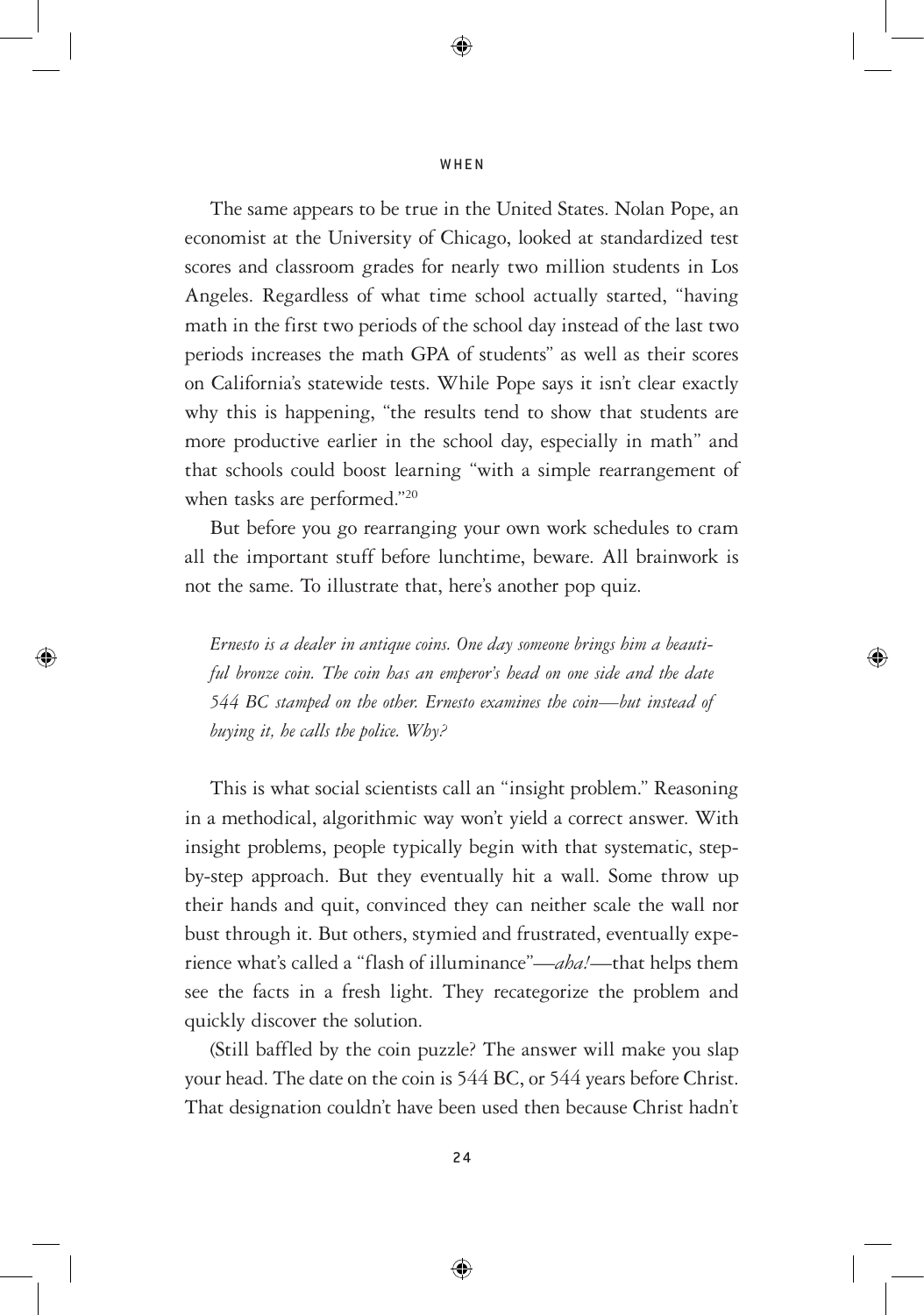⊕

been born—and, of course, nobody knew that he would be born half a millennium later. The coin is obviously a fraud.)

Two American psychologists, Mareike Wieth and Rose Zacks, presented this and other insight problems to a group of people who said they did their best thinking in the morning. The researchers tested half the group between 8:30 a.m. and 9:30 a.m. and the other half between 4:30 p.m. and 5:30 p.m. These morning thinkers were more likely to figure out the coin problem . . . in the afternoon. "Participants who solved insight problems during their non-optimal time of day . . . were more successful than participants at their optimal time of day," Wieth and Zacks found.<sup>21</sup>

What's going on?

⊕

The answer goes back to those sentries guarding our cognitive castle. For most of us, mornings are when those guards are on alert, ready to repel any invaders. Such vigilance—often called "inhibitory control"—helps our brains to solve analytic problems by keeping out distractions.22 But insight problems are different. They require *less* vigilance and *fewer* inhibitions. That "flash of illuminance" is more likely to occur when the guards are gone. At those looser moments, a few distractions can help us spot connections we might have missed when our filters were tighter. For analytic problems, lack of inhibitory control is a bug. For insight problems, it's a feature.

⊕

Some have called this phenomenon the "inspiration paradox" the idea that "innovation and creativity are greatest when we are not at our best, at least with respect to our circadian rhythms."23 And just as the studies of school performance in Denmark and Los Angeles suggest that students would fare better taking analytic subjects such as math in the morning, Wieth and Zacks say their work "suggests that students designing their class schedules might perform best in classes such as art and creative writing during their nonoptimal compared to optimal time of day."24

In short, our moods and performance oscillate during the day. For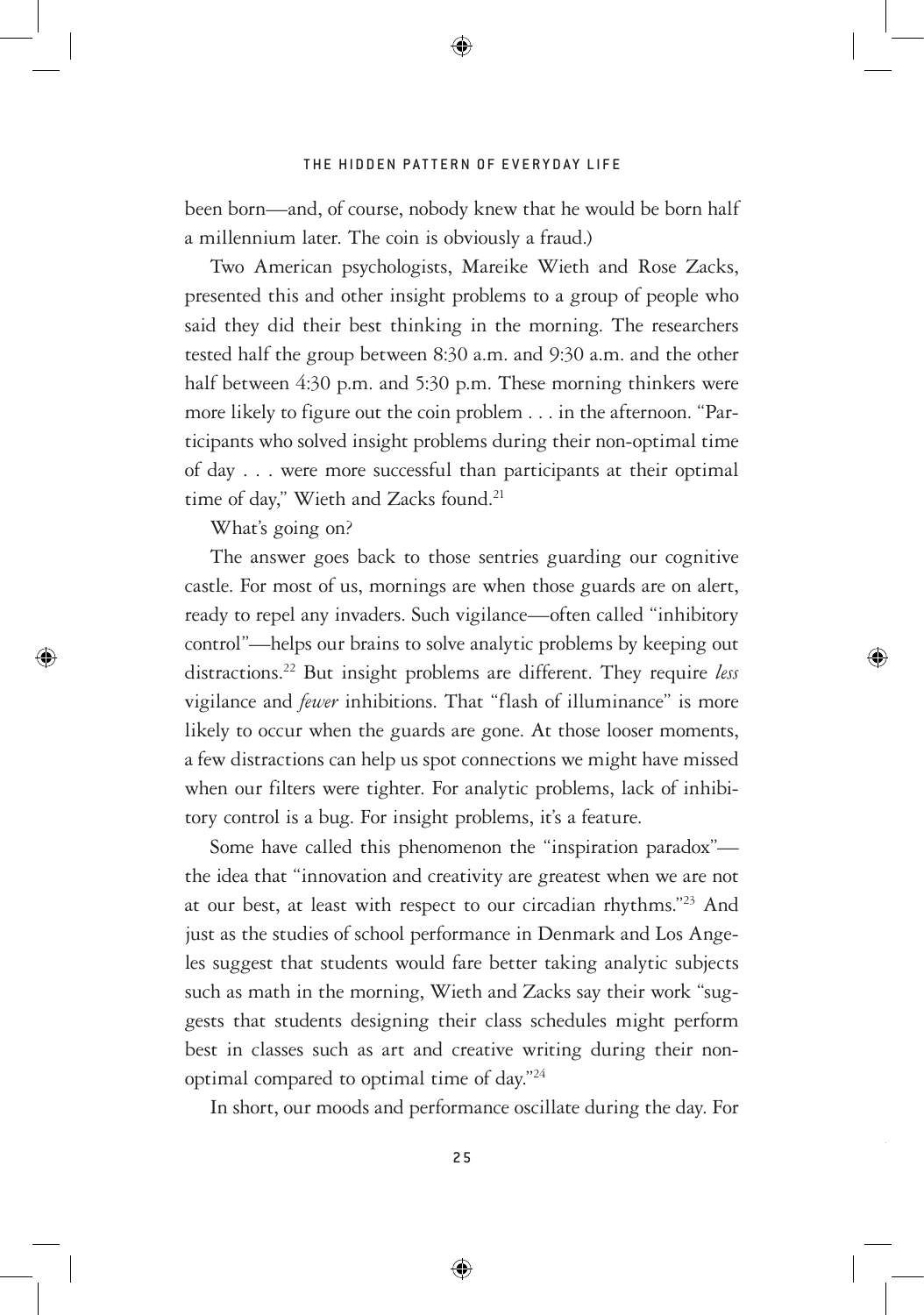⊕

most of us, mood follows a common pattern: a peak, a trough, and a rebound. And that helps shape a dual pattern of performance. In the mornings, during the peak, most of us excel at Linda problems analytic work that requires sharpness, vigilance, and focus. Later in the day, during the recovery, most of us do better on coin problems—insight work that requires less inhibition and resolve. (Midday troughs are good for very little, as I'll explain in the next chapter.) We are like mobile versions of de Mairan's plant. Our capacities open and close according to a clock we don't control.

But you might have detected a slight hedge in my conclusion. Notice I said "most of us." There is an exception to the broad pattern, especially in performance, and it's an important one.

Imagine yourself standing alongside three people you know. One of you four is probably a different kind of organism with a different kind of clock.

⊕

# LARKS, OWLS, AND THIRD BIRDS

⊕

In the hours before dawn one day in 1879, Thomas Alva Edison sat in his laboratory in Menlo Park, New Jersey, pondering a problem. n the hours before dawn one day in 1879, Thomas Alva Edison sat He had figured out the basic principles of an electric lightbulb, but he still hadn't found a substance that worked as a low-cost, longlasting filament. Alone in the lab (his more sensible colleagues were home asleep), he absentmindedly picked up a pinch of a sooty, carbon-based substance known as lampblack that had been left out for another experiment, and he began rolling it between his thumb and forefinger—the nineteenth-century equivalent of squeezing a stress ball or trying to one-hop paper clips into a bowl.

Then Edison had—sorry to do this, folks—a lightbulb moment.

The thin thread of carbon that was emerging from his mindless finger rolling might work as a filament. He tested it. It burned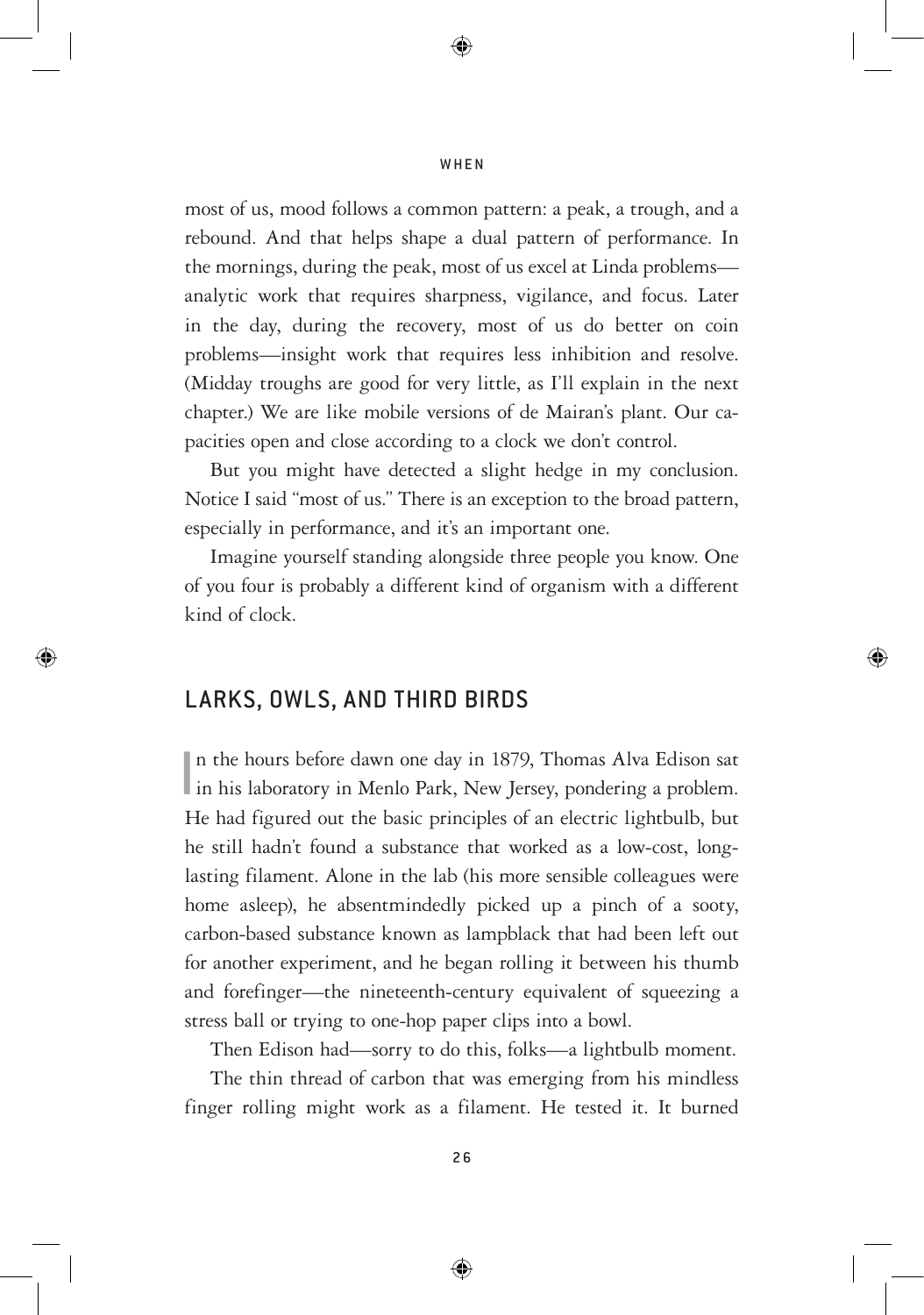⊕

bright and long, solving the problem. And now I'm writing this sentence, and perhaps you're reading it, in a room that might be dark but for the illumination of Edison's invention.

Thomas Edison was a night owl who enabled other night owls. "He was more likely to be found hard at it in his laboratory at midnight than at midday," one early biographer wrote.<sup>25</sup>

Human beings don't all experience a day in precisely the same way. Each of us has a "chronotype"—a personal pattern of circadian rhythms that influences our physiology and psychology. The Edisons among us are late chronotypes. They wake long after sunrise, detest mornings, and don't begin peaking until late afternoon or early evening. Others of us are early chronotypes. They rise easily and feel energized during the day but wear out by evening. Some of us are owls; others of us are larks.

You might have heard the larks and owls terminology before. It offers a convenient shorthand for describing chronotypes, two simple avian categories into which we can group the personalities and proclivities of our featherless species. But the reality of chronotypes, as is often the case with reality, is more nuanced.

⊕

⊕

The first systematic effort to measure differences in humans' internal clocks came in 1976 when two scientists, one Swedish, the other British, published a nineteen-question chronotype assessment. Several years later, two chronobiologists, American Martha Merrow and German Till Roenneberg, developed what became an even more widely used assessment, the Munich Chronotype Questionnaire (MCTQ), which distinguishes between people's sleep patterns on "work days" (when we usually must be awake by a certain hour) and "free days" (when we can awaken when we choose). People respond to questions and then receive a numerical score. For example, when I took the MCTQ, I landed in the most common category—a "slightly early type."

However, Roenneberg, the world's best-known chronobiologist,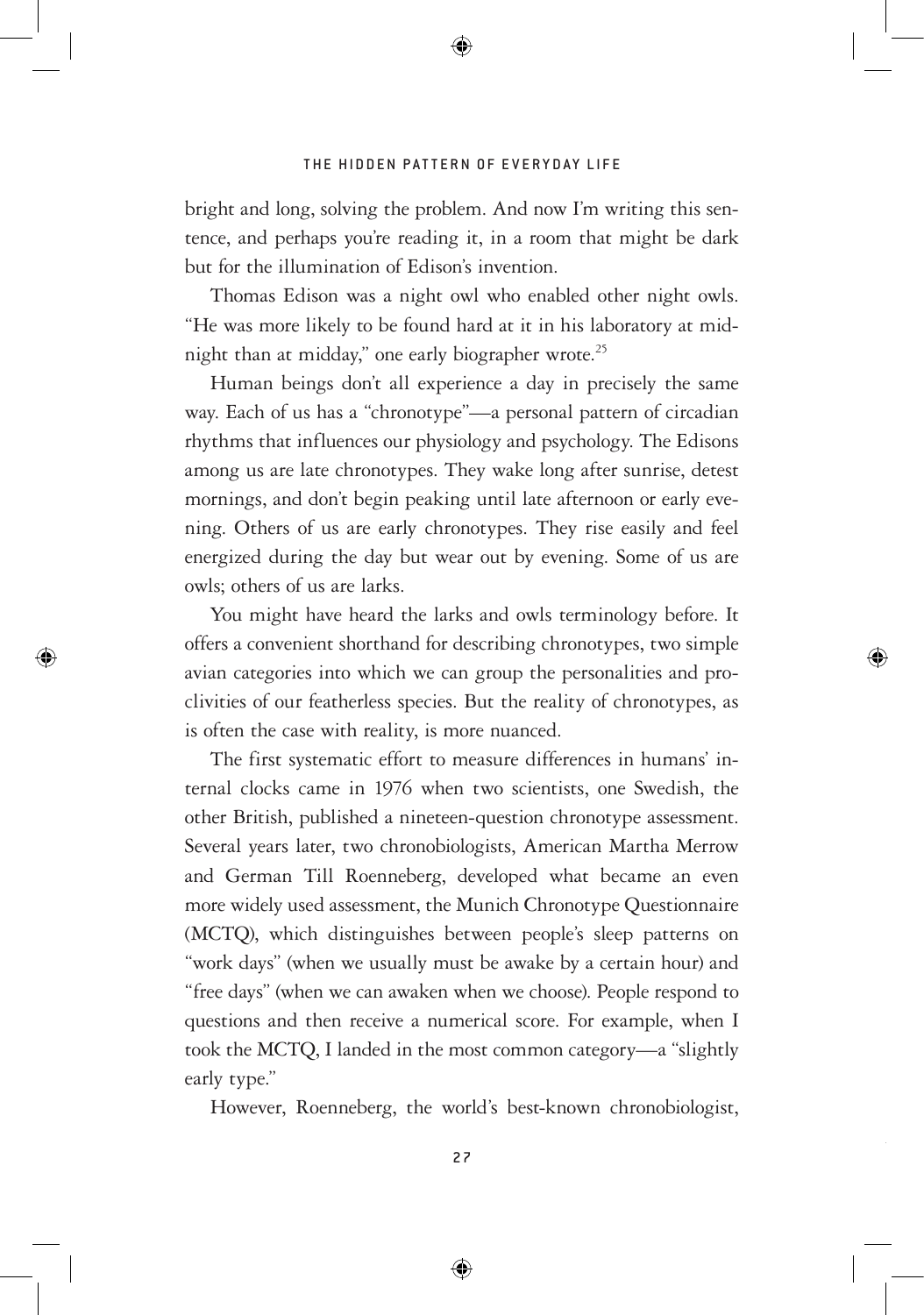⊕

has offered an even easier way to determine one's chronotype. In fact, you can do it right now.

Please think about your behavior during "free days"—days when you're not required to awaken at a specific time. Now answer these three questions:

- 1. What time do you usually go to sleep?
- 2. What time do you usually wake up?

⊕

3. What is the middle of those two times—that is, what is your midpoint of sleep? (For instance, if you typically fall asleep around 11:30 p.m. and wake up at 7:30 a.m., your midpoint is 3:30 a.m.)

Now find your position on the following chart, which I've repurposed from Roenneberg's research.

⊕

![](_page_21_Figure_7.jpeg)

Chances are, you were neither a complete lark nor an utter owl, but somewhere in the middle—what I call a "third bird."\* Roenne-

<sup>\*</sup> Here's an even simpler method. What time do you wake up on weekends (or free days)? If it's the same as weekdays, you're probably a lark. If it's a little later, you're probably a third bird. If it's much later—ninety minutes or more—you're probably an owl.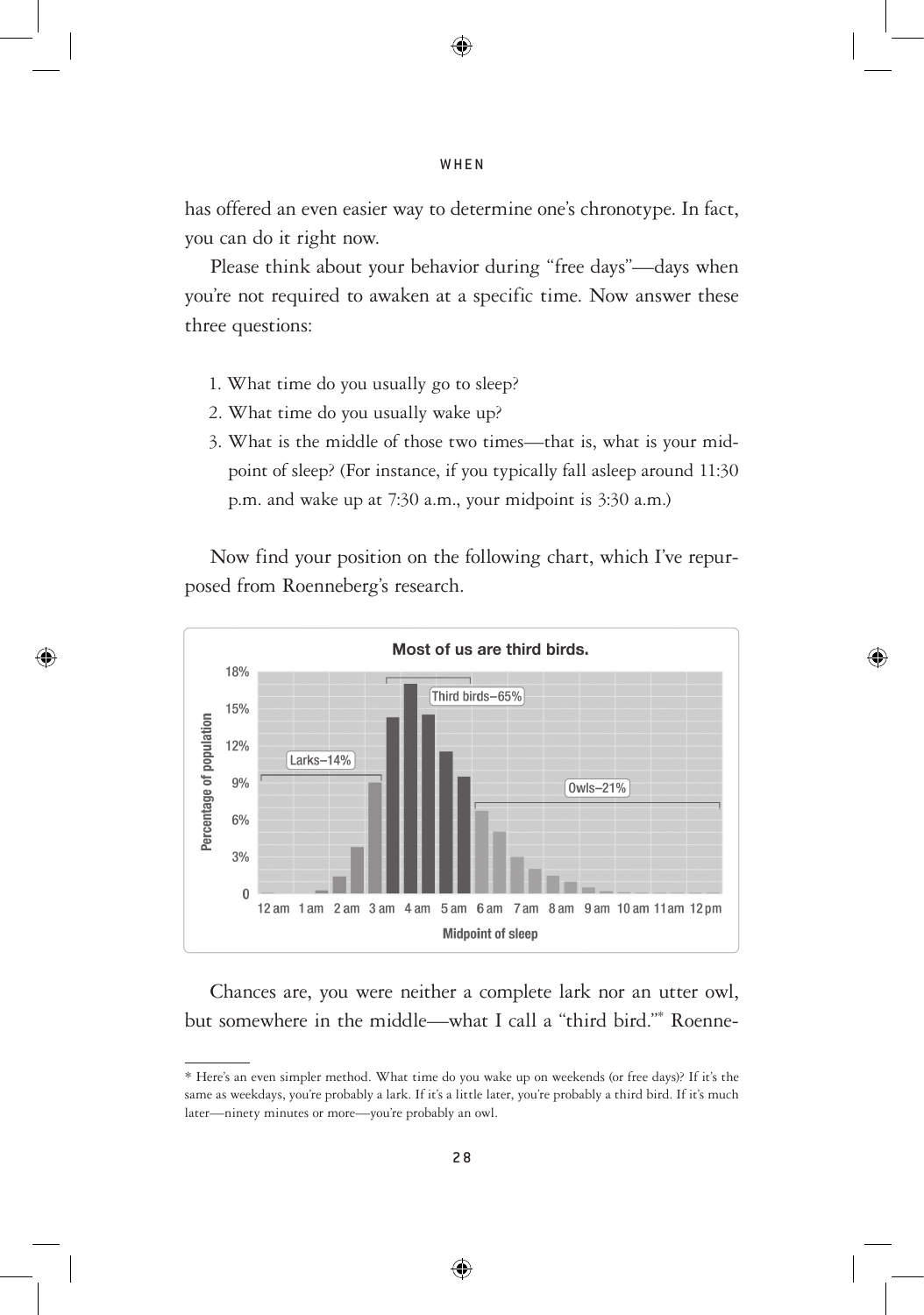⊕

berg and others have found that "[s]leep and wake times show a near-Gaussian (normal) distribution in a given population."26 That is, if you plot people's chronotypes on a graph, the result looks like a bell curve. The one difference, as you can see from the chart, is that extreme owls outnumber extreme larks; owls have, statistically if not physiologically, a longer tail. But most people are neither larks nor owls. According to research over several decades and across different continents, between about 60 percent and 80 percent of us are third birds.27 "It's like feet," Roenneberg says. "Some people are born with big feet and some with small feet, but most people are somewhere in the middle."28

Chronotypes are like feet in another way, too. There's not much we can do about their size or shape. Genetics explains at least half the variability in chronotype, suggesting that larks and owls are born, not made.<sup>29</sup> In fact, the when of one's birth plays a surprisingly powerful role. People born in the fall and winter are more likely to be larks; people born in the spring and summer are more likely to be owls.30

⊕

⊕

After genetics, the most important factor in one's chronotype is age. As parents know and lament, young children are generally larks. They wake up early, buzz around throughout the day, but don't last very long beyond the early evening. Around puberty, those larks begin morphing into owls. They wake up later—at least on free days—gain energy during the late afternoon and evening, and fall asleep well after their parents. By some estimates, teenagers' midpoint of sleep is 6 a.m. or even 7 a.m., not exactly in synch with most high school start times. They reach their peak owliness around age twenty, then slowly return to larkiness over the rest of their lives.<sup>31</sup> The chronotypes of men and women also differ, especially in the first halves of their lives. Men tend toward eveningness, women toward morningness. However, those sex differences begin to disappear around the age of fifty. And as Roenneberg notes, "People over 60 years of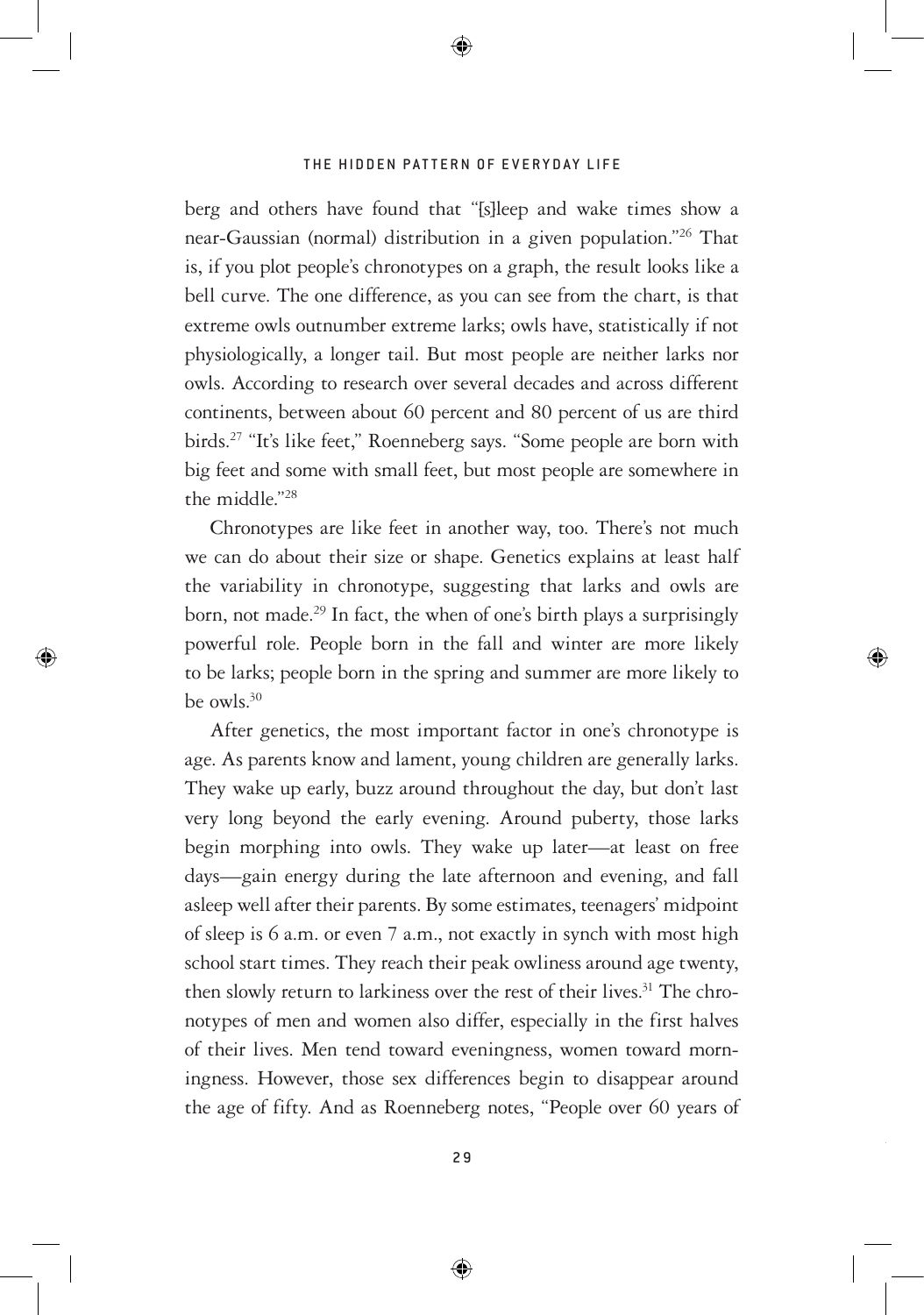age, on average, become even earlier chronotypes than they were as children."32

In brief, high school– and college-aged people are disproportionately owls, just as people over sixty and under twelve are disproportionately larks. Men are generally owlier than women. Yet, regardless of age or gender, most people are neither strong larks nor strong owls but are middle-of-the-nest third birds. Still, around 20 to 25 percent of the population are solid evening types—and they display both a personality and a set of behaviors that we must reckon with to understand the hidden pattern of a day.

Let's begin with personality, including what social scientists call the "Big Five" traits—openness, conscientiousness, extraversion, agreeableness, and neuroticism. Much of the research shows morning people to be pleasant, productive folks—"introverted, conscientious, agreeable, persistent, and emotionally stable" women and men who take initiative, suppress ugly impulses, and plan for the future.<sup>33</sup> Morning types also tend to be high in positive affect—that is, many are as happy as  $larks.^{34}$ 

⊕

⊕

Owls, meanwhile, display some darker tendencies. They're more open and extroverted than larks. But they're also more neurotic and are often impulsive, sensation-seeking, live-for-the-moment hedonists.35 They're more likely than larks to use nicotine, alcohol, and caffeine—not to mention marijuana, ecstasy, and cocaine.<sup>36</sup> They're also more prone to addiction, eating disorders, diabetes, depression, and infidelity.<sup>37</sup> No wonder they don't show their faces during the day. And no wonder bosses consider employees who come in early as dedicated and competent and give late starters lower performance ratings.38 Benjamin Franklin had it right: Early to bed and early to rise makes a person healthy, wealthy, and wise.

Well, not exactly. When scholars have tested Franklin's "gnomic wisdom," they found no "justification for early risers to affect moral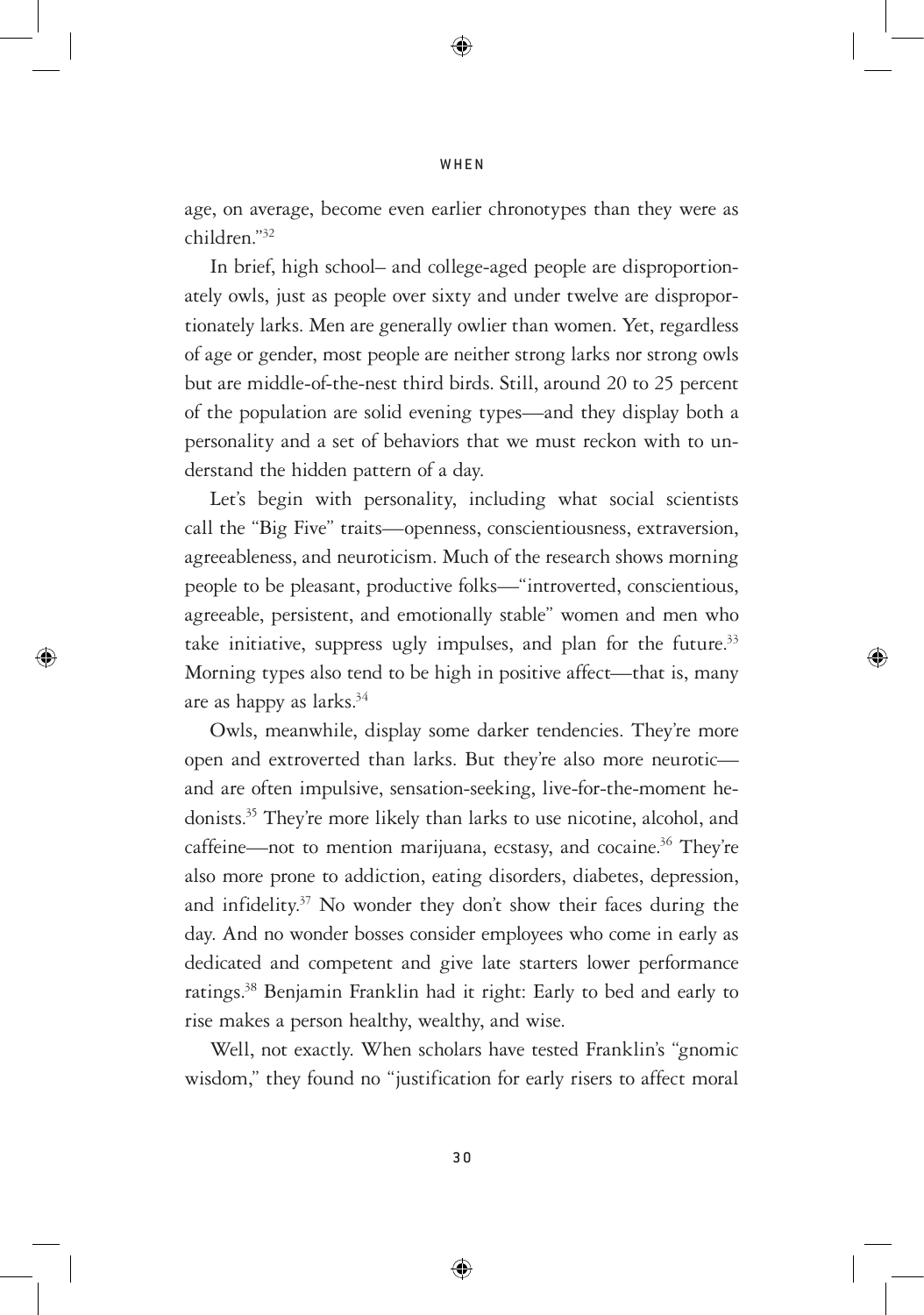⊕

superiority."<sup>39</sup> Those nefarious owls actually tend to display greater creativity, show superior working memory, and post higher scores on intelligence tests such as the GMAT. $40$  They even have a better sense of humor.<sup>41</sup>

The problem is that our corporate, government, and education cultures are configured for the 75 or 80 percent of people who are larks or third birds. Owls are like left-handers in a right-handed world—forced to use scissors and writing desks and catcher's mitts designed for others. How they respond is the final piece of the puzzle in divining the rhythms of the day.

# SYNCHRONY AND THE THREE-STAGE DAY

⊕

Let's return to the Linda problem. Basic logic holds that Linda is less likely to be *both* a bank teller *and* a feminist than she is to be only a bank teller. Most people solve Linda problems more readily at 8 a.m. than at 8 p.m. But some people showed the *reverse* tendency. They were more likely to avoid the conjunction fallacy and produce the correct answer at 8 p.m. than at 8 a.m. Who were these oddballs? Owls—people with evening chronotypes. It was the same when owls served as jurors in that mock trial. While morning and intermediate types resorted to stereotypes—declaring Garcia guilty and Garner innocent using identical facts—*later* in the day, owls displayed the opposite tendency. They resorted to stereotypes *early* in the day but became more vigilant, fair, and logical as the hours passed.<sup>42</sup>

⊕

The ability to solve insight problems, like figuring out that a coin dated 544 BC must be fraudulent, also came with an exception. Larks and third birds had their flashes of illuminance later in the day, during their less optimal recovery stage when their inhibitions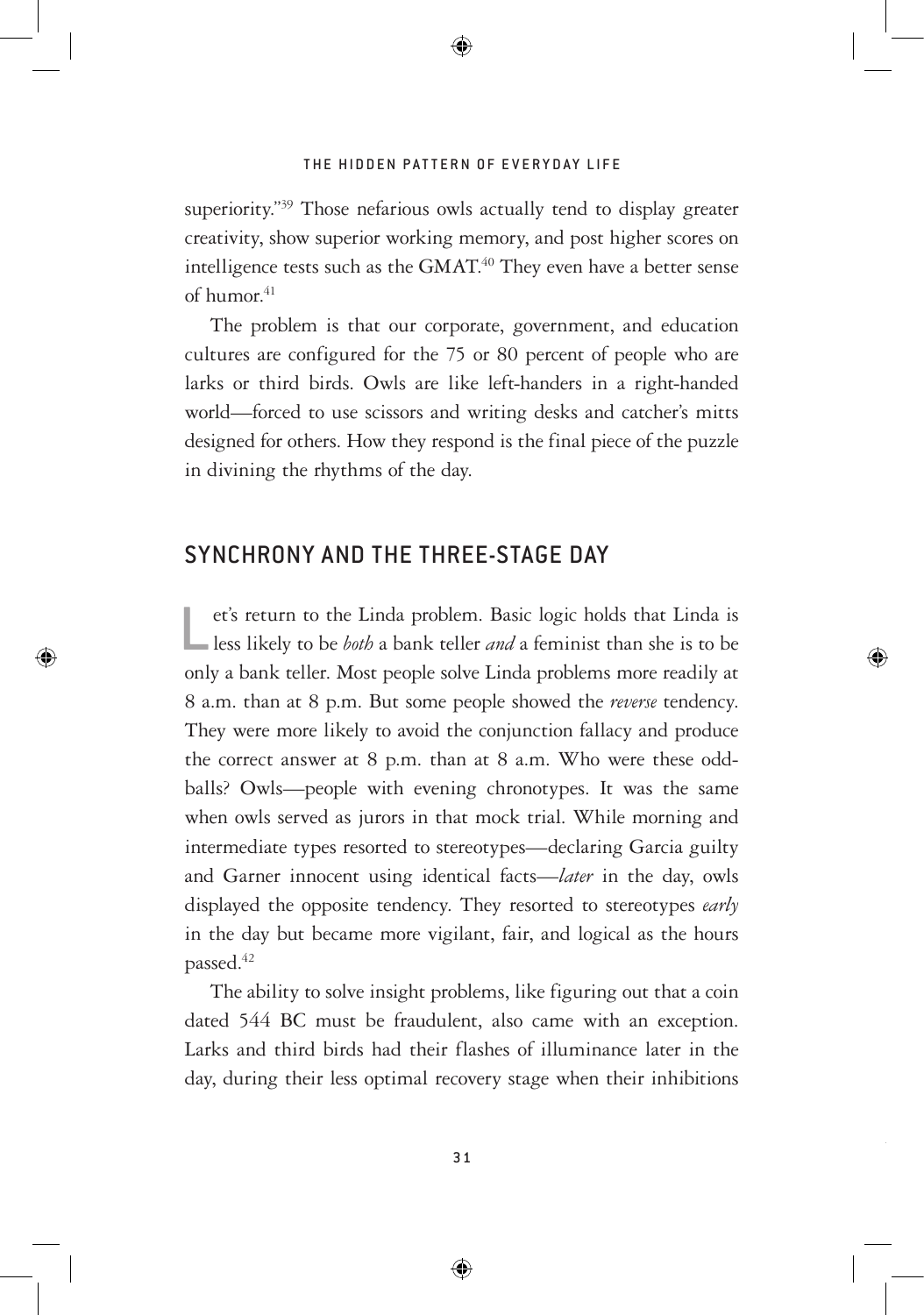⊕

had fallen. But Edison-like owls spotted the fraud more readily in the early mornings, *their* less optimal time.<sup>43</sup>

What ultimately matters, then, is that type, task, and time align—what social scientists call "the synchrony effect."<sup>44</sup> For instance, even though it's obviously more dangerous to drive at night, owls actually drive worse early in the day because mornings are out of synch with their natural cycle of vigilance and alertness.<sup>45</sup> Younger people typically have keener memories than older folks. But many of these age-based cognitive differences weaken, and sometimes disappear, when synchrony is taken into account. In fact, some research has shown that for memory tasks older adults use the same regions of the brain as younger adults do when operating in the morning but different (and less effective) regions later in the day.<sup>46</sup>

Synchrony even affects our ethical behavior. In 2014 two scholars identified what they dubbed the "morning morality effect," which showed that people are less likely to lie and cheat on tasks in the morning than they are later in the day. But subsequent research found that one explanation for the effect is simply that most people are morning or intermediate chronotypes. Factor in owliness and the effect is more nuanced. Yes, early risers display the morning morality effect. But night owls are more ethical at night than in the morning. "[T]he fit between a person's chronotype and the time of day offers a more complete predictor of that person's ethicality than does time of day alone," these scholars write.<sup>47</sup>

⊕

⊕

In short, all of us experience the day in three stages—a peak, a trough, and a rebound. And about three-quarters of us (larks and third birds) experience it in that order. But about one in four people, those whose genes or age make them night owls, experience the day in something closer to the reverse order—recovery, trough, peak.

To probe this idea, I asked my colleague, researcher Cameron French, to analyze the daily rhythms of a collection of artists, writers,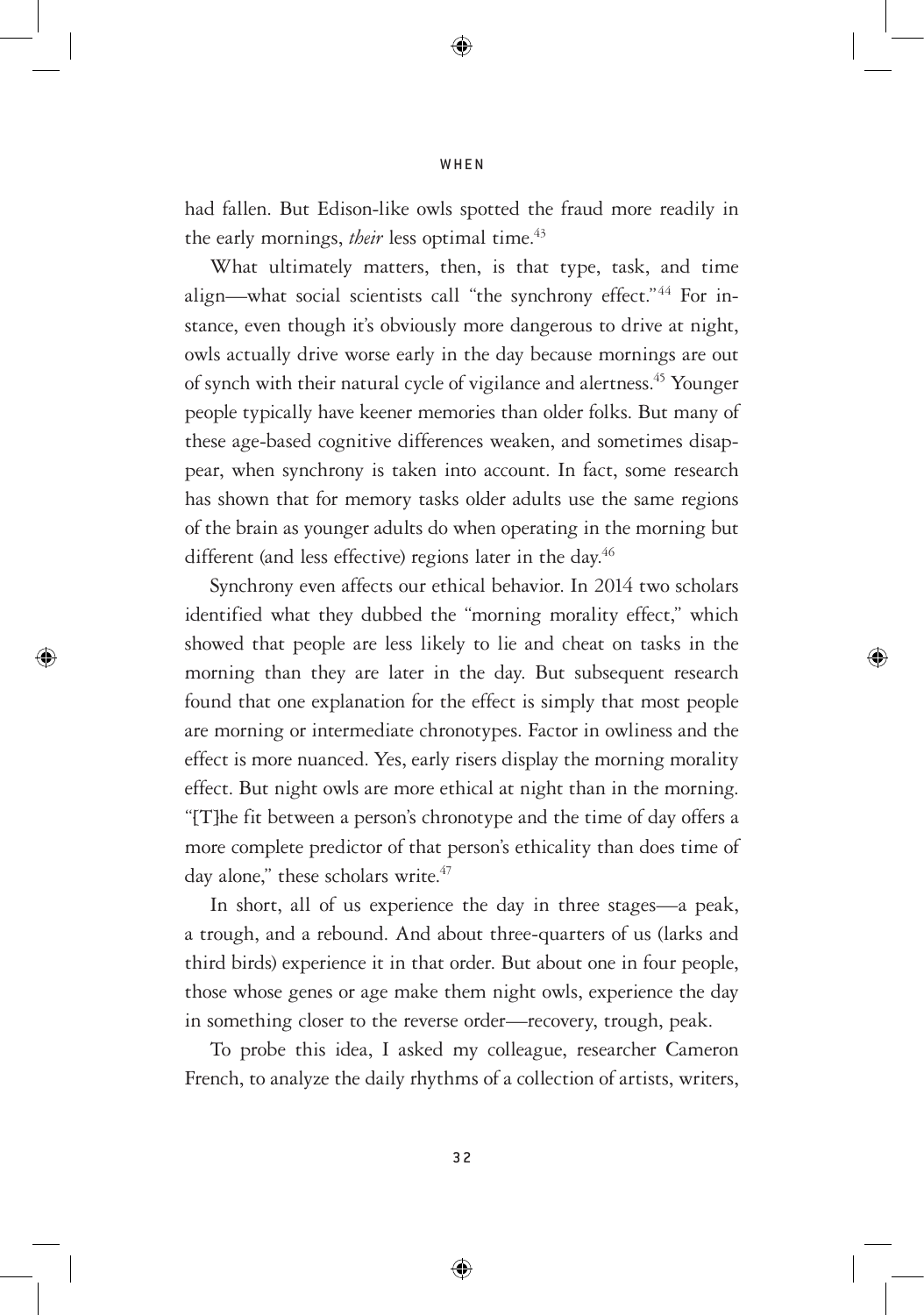⊕

and inventors. His source material was a remarkable book, edited by Mason Currey, titled *Daily Rituals: How Artists Work* that chronicles the everyday patterns of work and rest of 161 creators, from Jane Austen to Jackson Pollock to Anthony Trollope to Toni Morrison. French read their daily work schedules and coded each element as either heads-down work, no work at all, or less intense work something close to the pattern of peak, trough, and recovery.

For instance, composer Pyotr Ilich Tchaikovsky would typically awaken between 7 a.m. and 8 a.m., and then read, drink tea, and take a walk. At 9:30, he went to his piano to compose for a few hours. Then he broke for lunch and another stroll during the afternoon. (He believed walks, sometimes two hours long, were essential for creativity.) At 5 p.m., he settled back in for a few more hours of work before eating supper at 8 p.m. One hundred fifty years later, writer Joyce Carol Oates operates on a similar rhythm. She "generally writes from 8:00 or 8:30 in the morning until about 1:00 p.m. Then she eats lunch and allows herself an afternoon break before resuming work from 4:00 p.m. until dinner around 7:00."48 Both Tchaikovsky and Oates are peak-trough-rebound kinds of people.

⊕

⊕

Other creators marched to a different diurnal drummer. Novelist Gustave Flaubert, who lived much of his adult life in his mother's house, would typically not awaken until 10 a.m., after which he'd spend an hour bathing, primping, and puffing his pipe. Around 11, "he would join the family in the dining room for a late-morning meal that served as both his breakfast and lunch." He would then tutor his niece for a while and devote most of the afternoon to resting and reading. At 7 p.m. he would have dinner, and afterward, "he sat and talked with his mother" until she went to bed around 9 p.m. And then he did his writing. Night owl Flaubert's day moved in an opposite direction—from recovery to trough to peak.<sup>49</sup>

After coding these creators' daily schedules and tabulating who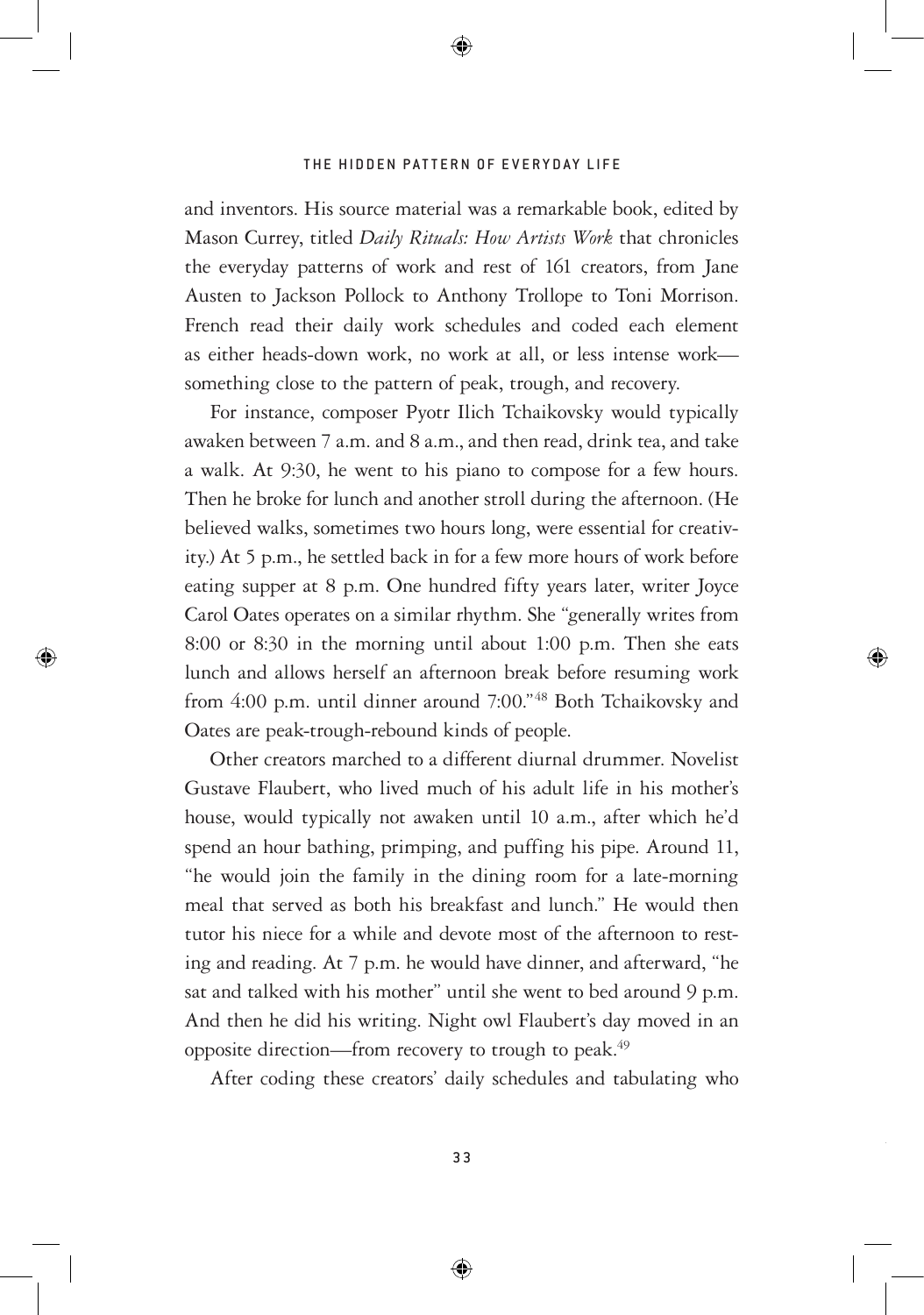⊕

did what when, French found what we now realize is a predictable distribution. About 62 percent of the creators followed the peak-trough-recovery pattern, where serious heads-down work happened in the morning followed by not much work at all, and then a shorter burst of less taxing work. About 20 percent of the sample displayed the reverse pattern—recovering in the mornings and getting down to business much later in the day à la Flaubert. And about 18 percent were more idiosyncratic or lacked sufficient data and therefore displayed neither pattern. Separate out that third group and the chronotype ratio holds. For every three peak-trough-rebound patterns, there is one rebound-trough-peak pattern.

So what does this mean for you?

⊕

At the end of this chapter is the first of six Time Hacker's Handbooks, which offer tactics, habits, and routines for applying the science of timing to your daily life. But the essence is straightforward. Figure out your type, understand your task, and then select the appropriate time. Is your own hidden daily pattern peak-troughrebound? Or is it rebound-trough-peak? Then look for synchrony. If you have even modest control over your schedule, try to nudge your most important work, which usually requires vigilance and clear thinking, into the peak and push your second-most important work, or tasks that benefit from disinhibition, into the rebound period. Whatever you do, do not let mundane tasks creep into your peak period.

⊕

If you're a boss, understand these two patterns and allow people to protect their peak. For example, Till Roenneberg conducted experiments at a German auto plant and steel factory in which he rearranged work schedules to match people's chronotypes to their work schedules. The results: greater productivity, reduced stress, and higher job satisfaction.<sup>50</sup> If you're an educator, know that all times are not created equal: Think hard about which classes and types of